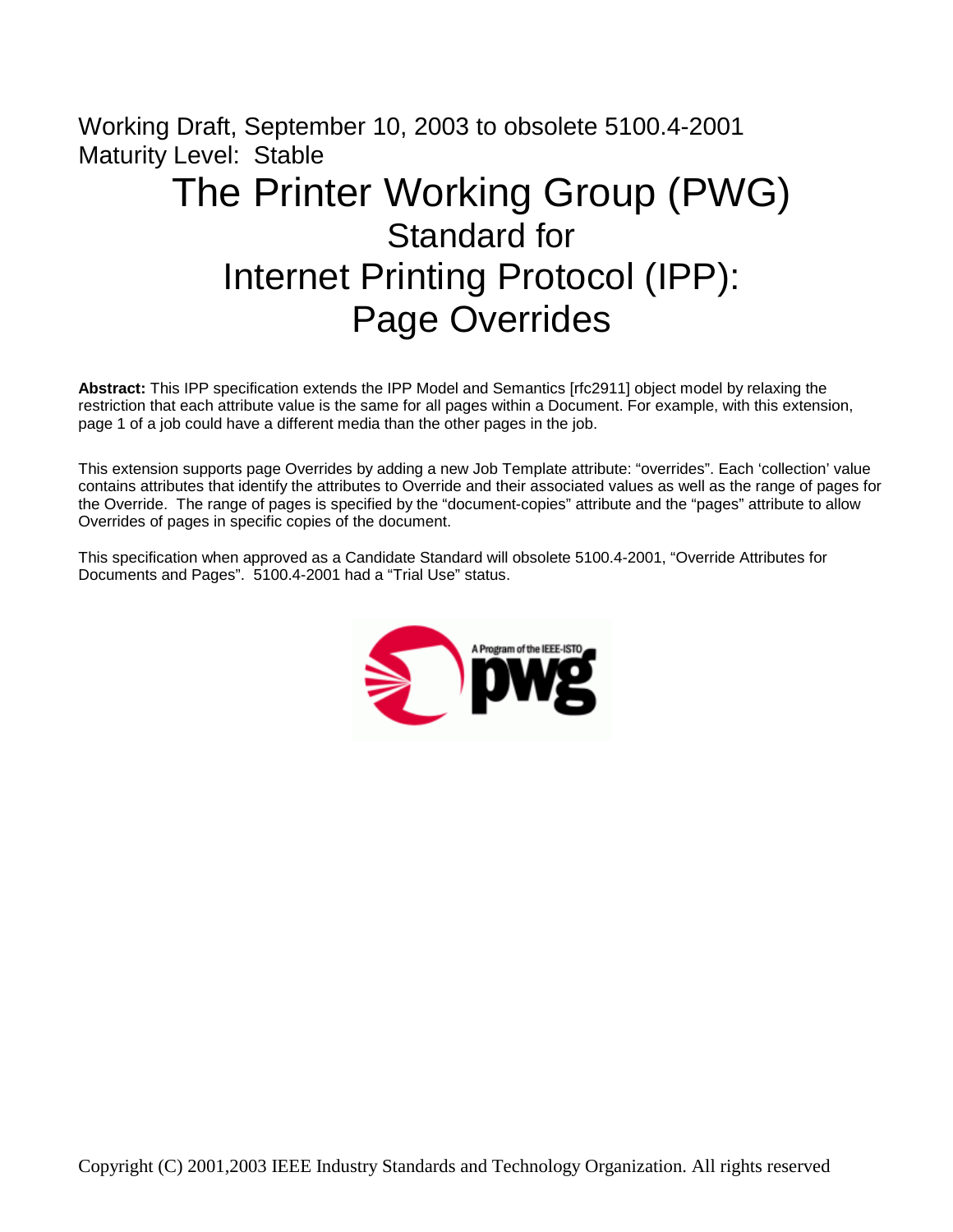Working Draft, September 10, 2003 Maturity Level: Stable

# The Printer Working Group (PWG) Standard for Internet Printing Protocol (IPP): Page Overrides

This version of the PWG Proposed Standard is available electronically at:

ftp://www.pwg.org/pub/pwg/ipp/new\_EXC//wd-ippOverride10-20030910.pdf, .doc

This document is a Working Draft for an IEEE-ISTO PWG Candidate Standard. For a definition of a "PWG Candidate Standard" and its transition to a "PWG Standard", see: ftp://ftp.pwg.org/pub/pwg/general/pwg-process.pdf. After approval by the PWG (by a Last Call) to transition a PWG Working Draft to a PWG Candidate Standard, the resulting PWG Candidate Standard will be available electronically at: ftp://ftp.pwg.org/pub/pwg/cs/. After approval by the PWG (by a Last Call) to transition a PWG Candidate Standard to a PWG Standard, the resulting PWG Standard will be available electronically at: ftp://ftp.pwg.org/pub/pwg/standards/.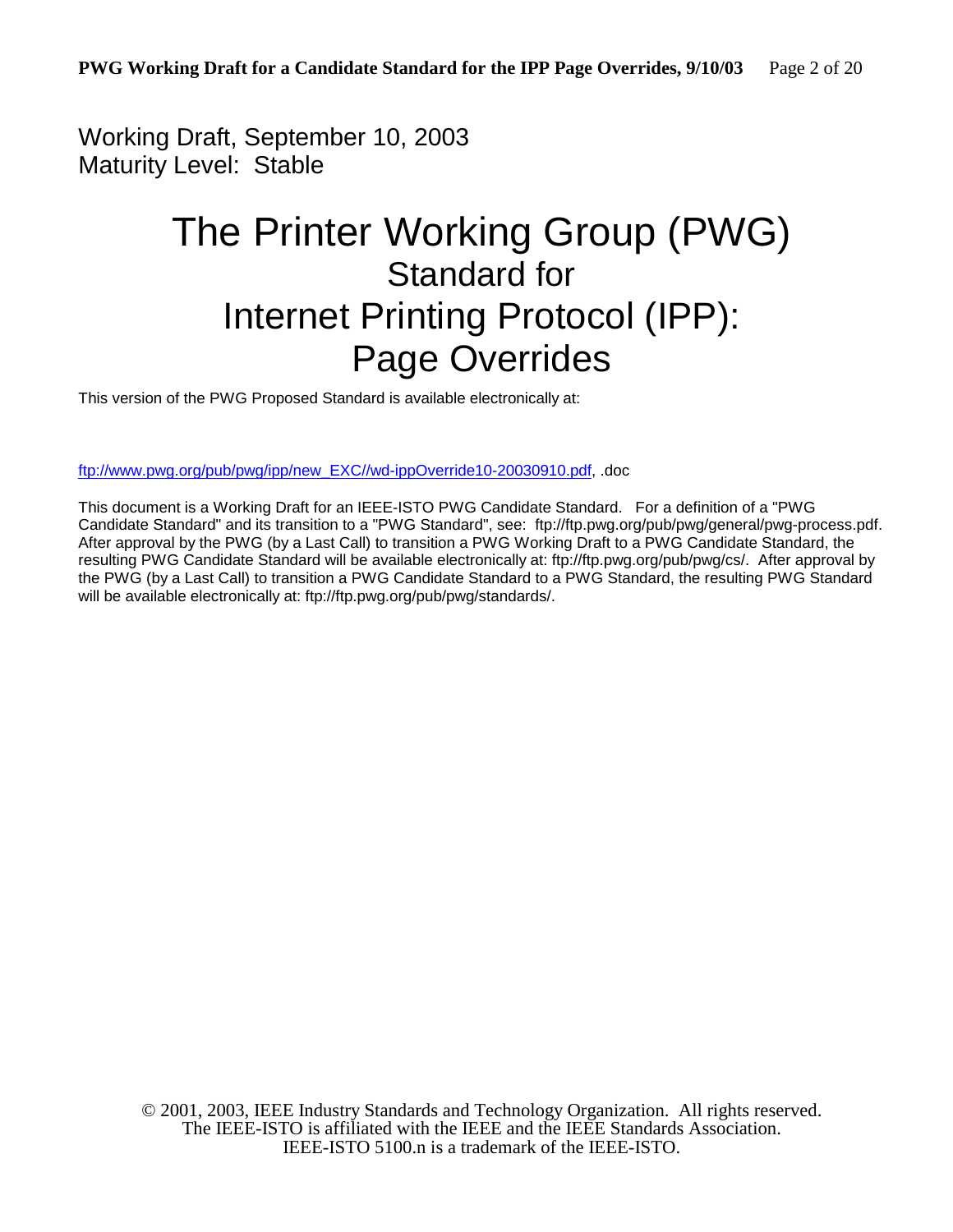## **Copyright (C) 2003, IEEE ISTO. All rights reserved.**

This document may be copied and furnished to others, and derivative works that comment on, or otherwise explain it or assist in its implementation may be prepared, copied, published and distributed, in whole or in part, without restriction of any kind, provided that the above copyright notice, this paragraph and the title of the Document as referenced below are included on all such copies and derivative works. However, this document itself may not be modified in any way, such as by removing the copyright notice or references to the IEEE-ISTO and the Printer Working Group, a program of the IEEE-ISTO.

Title: The Printer Working Group Standard for the Internet Printing Protocol (IPP): Page Overrides

The IEEE-ISTO and the Printer Working Group DISCLAIM ANY AND ALL WARRANTIES, WHETHER EXPRESS OR IMPLIED INCLUDING (WITHOUT LIMITATION) ANY IMPLIED WARRANTIES OF MERCHANTABILITY OR FITNESS FOR A PARTICULAR PURPOSE.

The Printer Working Group, a program of the IEEE-ISTO, reserves the right to make changes to the document without further notice. The document may be updated, replaced or made obsolete by other documents at any time.

The IEEE-ISTO takes no position regarding the validity or scope of any intellectual property or other rights that might be claimed to pertain to the implementation or use of the technology described in this document or the extent to which any license under such rights might or might not be available; neither does it represent that it has made any effort to identify any such rights.

The IEEE-ISTO invites any interested party to bring to its attention any copyrights, patents, or patent applications, or other proprietary rights which may cover technology that may be required to implement the contents of this document. The IEEE-ISTO and its programs shall not be responsible for identifying patents for which a license may be required by a document and/or IEEE-ISTO Industry Group Standard or for conducting inquiries into the legal validity or scope of those patents that are brought to its attention. Inquiries may be submitted to the IEEE-ISTO by e-mail at:

ieee-isto@ieee.org.

The Printer Working Group acknowledges that the IEEE-ISTO (acting itself or through its designees) is, and shall at all times, be the sole entity that may authorize the use of certification marks, trademarks, or other special designations to indicate compliance with these materials.

Use of this document is wholly voluntary. The existence of this document does not imply that there are no other ways to produce, test, measure, purchase, market, or provide other goods and services related to its scope.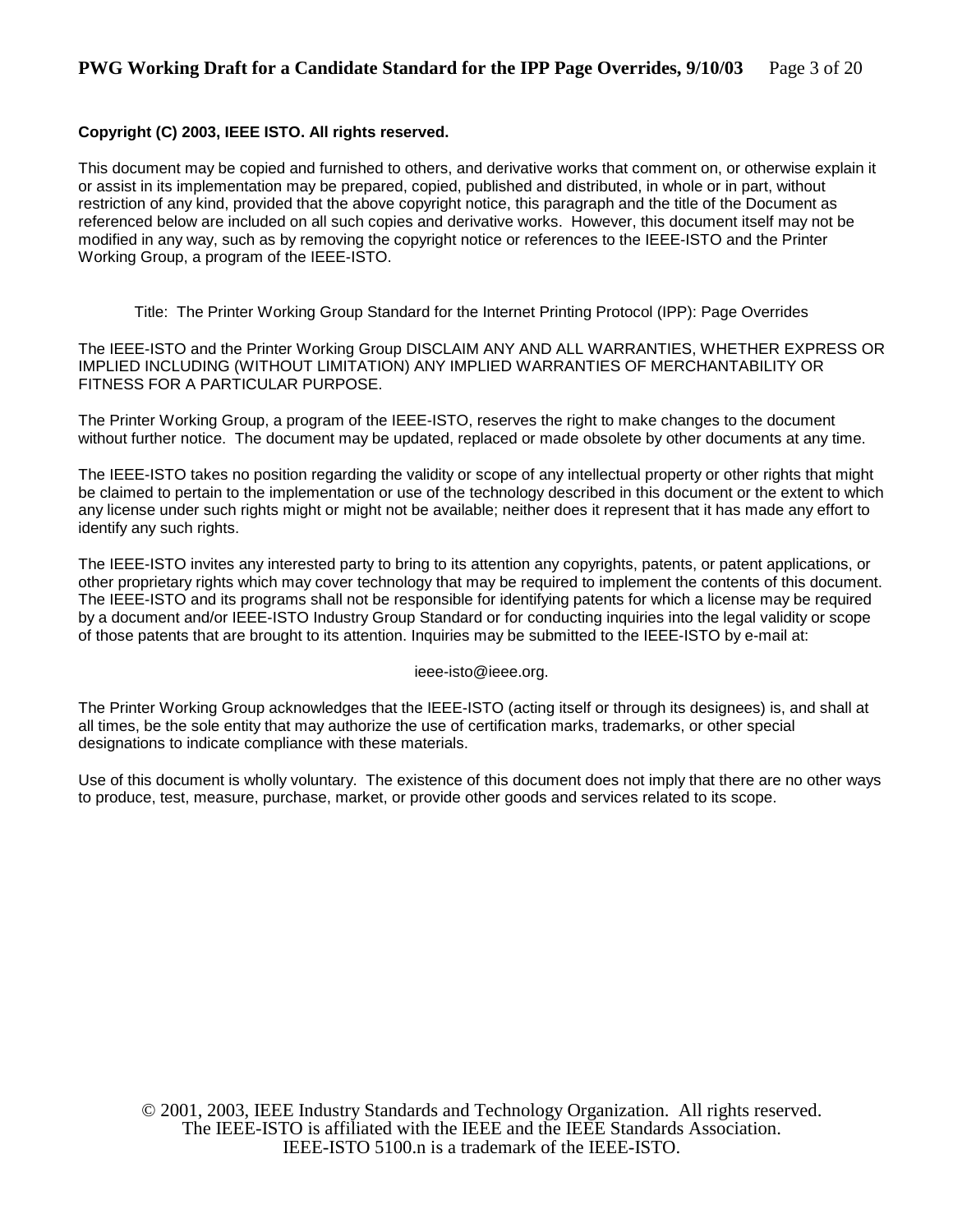### **About the IEEE-ISTO**

The IEEE-ISTO is a not-for-profit corporation offering industry groups an innovative and flexible operational forum and support services. The IEEE-ISTO provides a forum not only to develop standards, but also to facilitate activities that support the implementation and acceptance of standards in the marketplace. The organization is affiliated with the IEEE (http://www.ieee.org/) and the IEEE Standards Association (http://standards.ieee.org/).

For additional information regarding the IEEE-ISTO and its industry programs visit http://www.ieee-isto.org.

#### **About the IEEE-ISTO PWG**

The Printer Working Group (or PWG) is a Program of the IEEE Industry Standards and Technology Organization (ISTO) with member organizations including printer manufacturers, print server developers, operating system providers, network operating systems providers, network connectivity vendors, and print management application developers. The group is chartered to make printers and the applications and operating systems supporting them work together better. All references to the PWG in this document implicitly mean "The Printer Working Group, a Program of the IEEE ISTO." In order to meet this objective, the PWG will document the results of their work as open standards that define print related protocols, interfaces, procedures and conventions. Printer manufacturers and vendors of printer related software will benefit from the interoperability provided by voluntary conformance to these standards.

In general, a PWG standard is a specification that is stable, well understood, and is technically competent, has multiple, independent and interoperable implementations with substantial operational experience, and enjoys significant public support.

For additional information regarding the Printer Working Group visit: http://www.pwg.org

#### **Contact information:**

IPP Web Page: http://www.pwg.org/ipp/ IPP Mailing List: ipp@pwg.org

To subscribe to the ipp mailing list, send the following email:

- 1) send it to majordomo@pwg.org
- 2) leave the subject line blank
- 3) put the following two lines in the message body:
	- subscribe ipp
	- end

Implementers of this specification are encouraged to join the IPP Mailing List in order to participate in any discussions of clarifications or review of registration proposals for additional names. Requests for additional extensions, for inclusion in this specification, should be sent to the IPP Mailing list for consideration. In order to reduce spam the mailing list rejects mail from non-subscribers, so you must subscribe to the mailing list in order to send a question or comment to the mailing list.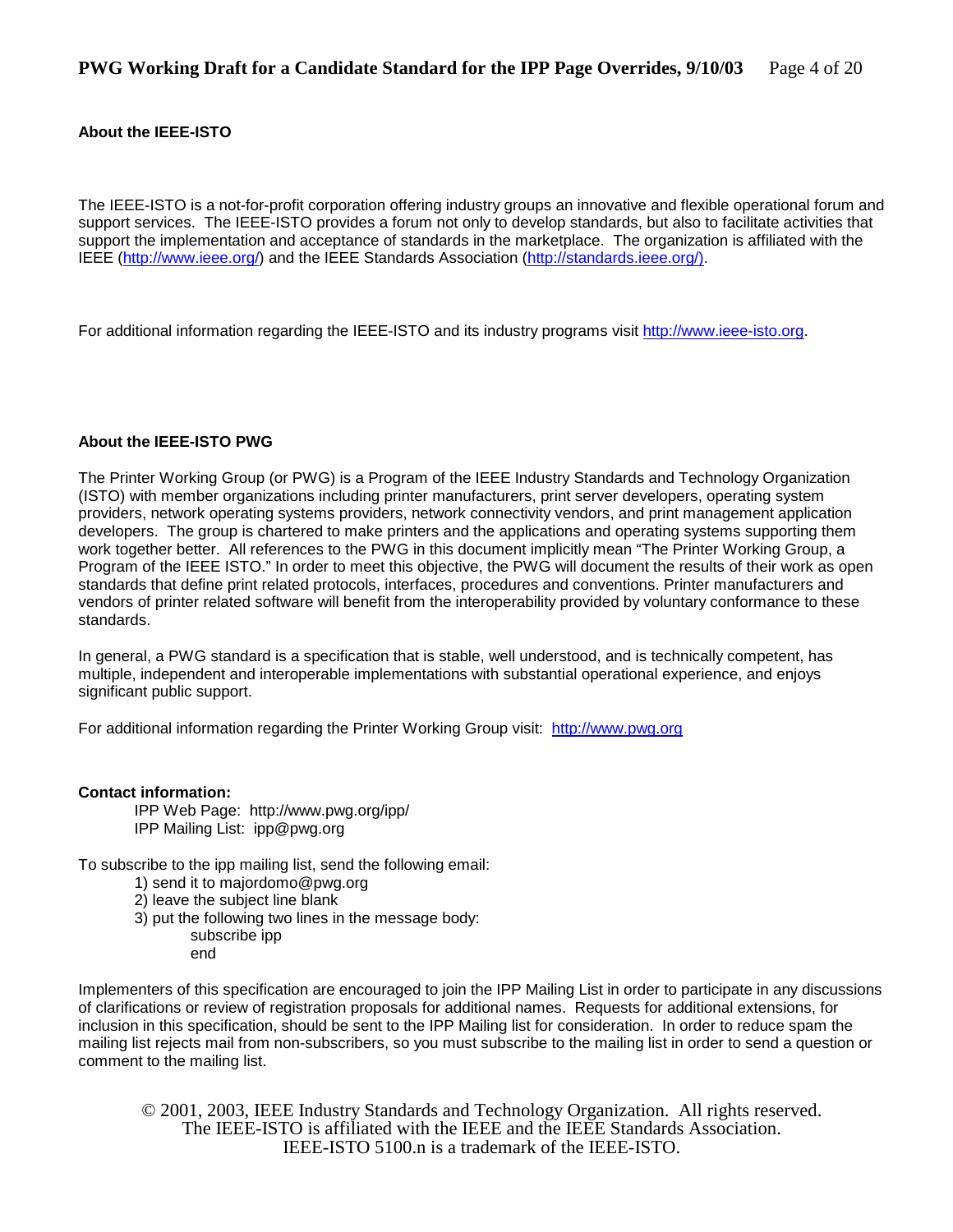# **Table of Contents**

| 1              |                                                                                         |  |  |  |
|----------------|-----------------------------------------------------------------------------------------|--|--|--|
| $\overline{c}$ |                                                                                         |  |  |  |
| 2.1            |                                                                                         |  |  |  |
| 2.2            |                                                                                         |  |  |  |
| 2.2.1          |                                                                                         |  |  |  |
| 2.2.2          |                                                                                         |  |  |  |
| 2.2.3          |                                                                                         |  |  |  |
| 2.2.4          |                                                                                         |  |  |  |
| 2.2.5          |                                                                                         |  |  |  |
| 2.2.6          |                                                                                         |  |  |  |
| 2.2.7          |                                                                                         |  |  |  |
| 2.2.8          |                                                                                         |  |  |  |
| 2.2.9          |                                                                                         |  |  |  |
| 2.2.10         |                                                                                         |  |  |  |
| 3              |                                                                                         |  |  |  |
| 3.1            |                                                                                         |  |  |  |
| 4              |                                                                                         |  |  |  |
| 4.1            |                                                                                         |  |  |  |
| 4.1.1          |                                                                                         |  |  |  |
| 4.1.2          |                                                                                         |  |  |  |
| 4.1.3          |                                                                                         |  |  |  |
| 4.1.4          |                                                                                         |  |  |  |
| 4.1.5          |                                                                                         |  |  |  |
| 4.1.6          |                                                                                         |  |  |  |
| 4.1.7          |                                                                                         |  |  |  |
| 5              |                                                                                         |  |  |  |
| 5.1            |                                                                                         |  |  |  |
| 6              |                                                                                         |  |  |  |
| 6.1            |                                                                                         |  |  |  |
| 6.1.1          |                                                                                         |  |  |  |
| 6.2            |                                                                                         |  |  |  |
| 6.2.1          |                                                                                         |  |  |  |
| $\overline{7}$ |                                                                                         |  |  |  |
| 7.1            |                                                                                         |  |  |  |
| 7.2            |                                                                                         |  |  |  |
| 8              |                                                                                         |  |  |  |
| 8.1            |                                                                                         |  |  |  |
| 9              |                                                                                         |  |  |  |
| 10             |                                                                                         |  |  |  |
| 11             |                                                                                         |  |  |  |
|                | © 2001, 2003, IEEE Industry Standards and Technology Organization. All rights reserved. |  |  |  |

The IEEE-ISTO is affiliated with the IEEE and the IEEE Standards Association.<br>IEEE-ISTO 5100.n is a trademark of the IEEE-ISTO.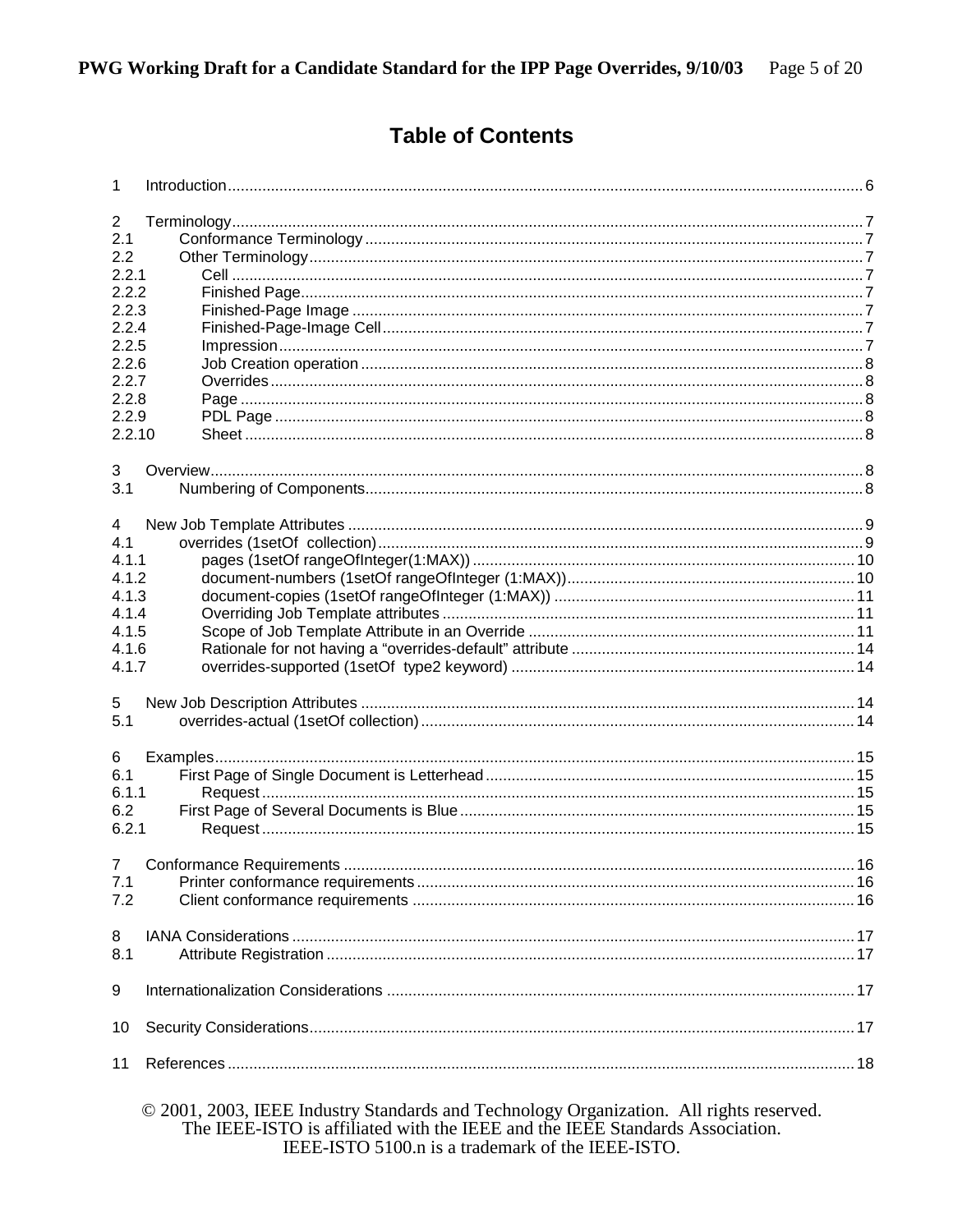# Table of Tables

# **1 Introduction**

The Internet Printing Protocol (IPP) is an application level protocol for distributed printing using Internet tools and technologies. IPP version 1.1 (IPP/1.1) requires that each attribute value be the same for all pages within a document within a job. This document defines OPTIONAL extensions to the IPP/1.1 model which relax this restriction and allow pages to have attributes that are Overrides. For example, with this extension, page 1 of a Document could have a different media or different value of "sides" from the other pages in the document. Another example is that the 1<sup>st</sup> copy of the Document could be printed single-sided on transparency and the remaining copies printed 4-up two-sided and stapled. Page Overrides always apply to pages within a document without regard to the "multiple-documentshandling" attribute.

This extension supports page Overrides by adding a new Job Template attribute: "overrides" (1setOf collection). Each 'collection' value for "overrides" :

- A member attribute that identifies the overridden pages, namely "pages".
- A member attribute that identifies the documents containing the overridden pages, namely "documentnumbers". This attribute MUST be supplied if the Override is specified as a Job Template attribute and the Overrides apply only to specific Documents. If this member attribute is not supplied, the Override applies to all Documents in the Job.
- A member attribute that identifies the document copies of the specified documents, namely "documentcopies". If this member attribute is absent, the Overrides apply to all document copies.
- One or more Job Template attributes that are Overrides for the identified pages, e.g. "sides" or "media".

See sections 4.1 and 7 for the conformance requirements for clients and Printers.

This specification is a proposal for an extension to IPP/1.0 and IPP/1.1. This specification when approved as a Candidate Standard will obsolete "Override Attributes for Documents and Pages" specification [PWG5100.4-2001]. This specification provides Overrides at the page level. The "overrides" Job Template attribute defined in this specification obsoletes the "page-overrides" Job Template attribute in [PWG5100.4-2001]. Other specifications outside the scope of this specification provide the remaining features from [PWG5100.4-2001] such as "documentoverrides", "pages-per-subset", and "job-warnings-count". See Appendix 1 Changes from IEEE ISTO 5100.4-2001 for details.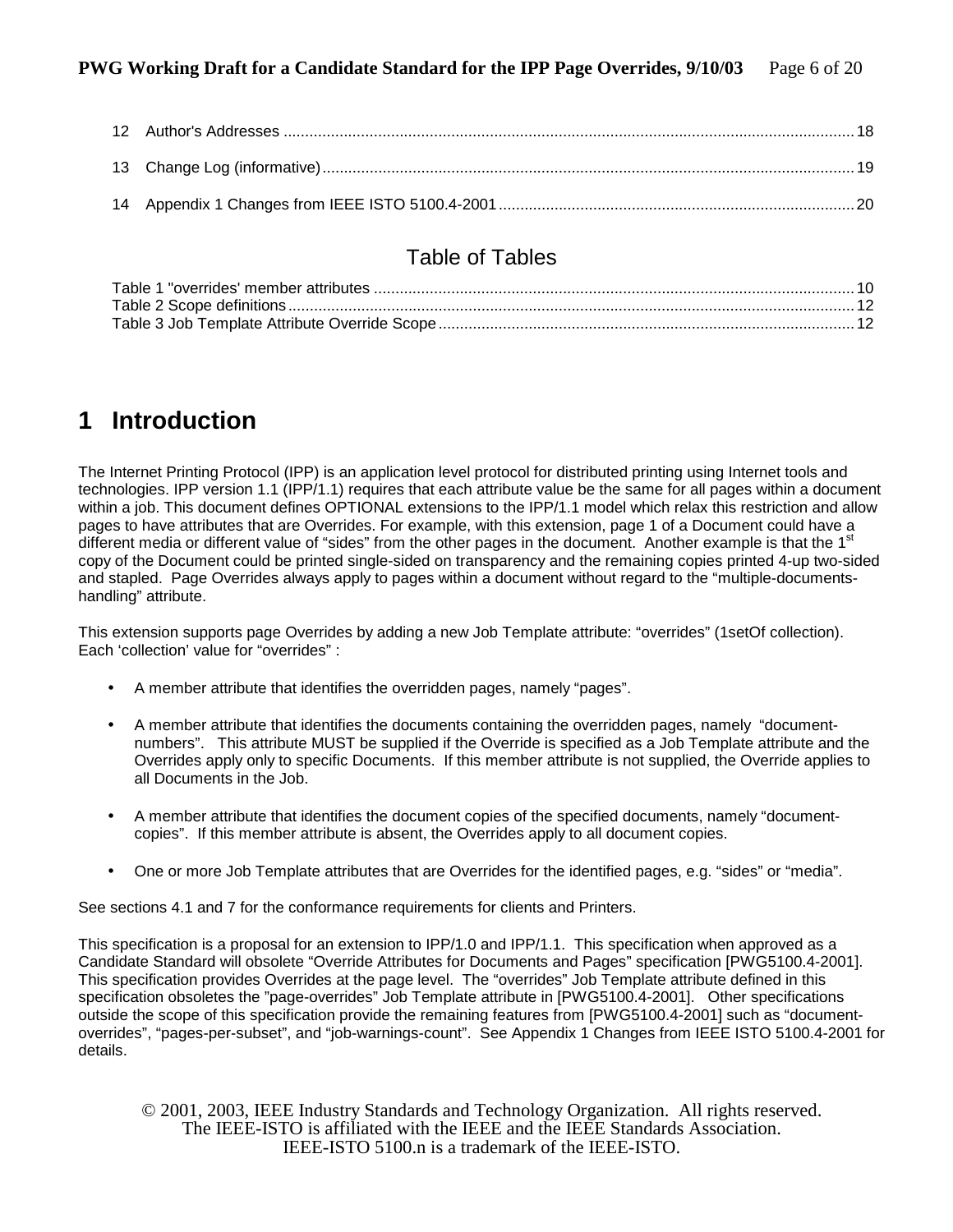# **2 Terminology**

This section defines the following additional terms that are used throughout this document:

# **2.1 Conformance Terminology**

Capitalized terms, such as **MUST, MUST NOT, REQUIRED, SHOULD, SHOULD NOT, MAY,** and **OPTIONAL**, have special meaning relating to conformance as defined in RFC 2119 [rfc2119]. If an implementation supports the extension defined in this document, then these terms apply; otherwise, they do not. These terms define conformance to *this document (and [rfc2911]) only*; they do not affect conformance to other documents, unless explicitly stated otherwise. For example, the term REQUIRED in this document means "REQUIRED if this OPTIONAL Override specification is implemented"*.* 

The term **CONDITIONALLY REQUIRED** means that the Printer **MUST** support the feature, if the specified condition is true. The term **CMUST** means **MUST** if the specified "condition" is true.

# **2.2 Other Terminology**

This document uses the same terminology as [rfc2911], such as "**client**", "**Printer**" 1 , "**attribute**", "**attribute value**", "**keyword**", "**Job Template attribute**", "**Operation attribute**", "**operation**", "**request**", "**response**", and "**support**" with the same meaning. In addition, the following terms are defined for use in this document:

# **2.2.1 Cell**

The term "Cell" used throughout this document is a synonym for Finished-Page-Image Cell.

# **2.2.2 Finished Page**

One side of a sheet in a Finished Document, i.e., one side of a sheet as perceived by a person *after* any cutting, folding, and/or booklet making. The lay term is 'page'.

# **2.2.3 Finished-Page Image**

The single image on a Finished Page, i.e. all the marks imaged on a Finished Page.

# **2.2.4 Finished-Page-Image Cell**

The region on the surface (i.e. side) of a sheet where the Finished-Page Image is Placed . When imposition is not applied, the Finished-Page-Image Cell coincides with the entire surface of one side of the sheet. When imposition<sup>2</sup> is applied, a) the sheet is partitioned into multiple non-overlapping Finished-Page-Image Cells, typically in a rectangular grid, and b) the area near the edges of the sheet may not belong to any Finished-Page-Image Cell.[PWG5100.3]

# **2.2.5 Impression**

l

An "impression" is the image (possibly many PDL pages in different configurations) imposed onto a single side of a media sheet. This definition is a clarification of the definition for impression in [rfc2911].

 $1$  [rfc2911] uses the terms "Printer object" and "Printer" interchangeably to mean the same thing. For simplicity, this document uses the term "Printer" exclusively, except for definitions copied directly from [rfc2911]. Nonetheless, the intent is as in [rfc2911]: a Printer is an object that MAY be hosted in the device or in a server as in [rfc2911]. <sup>2</sup> The "number-up" attribute is NOT imposition.

<sup>© 2001, 2003,</sup> IEEE Industry Standards and Technology Organization. All rights reserved. The IEEE-ISTO is affiliated with the IEEE and the IEEE Standards Association.

IEEE-ISTO 5100.n is a trademark of the IEEE-ISTO.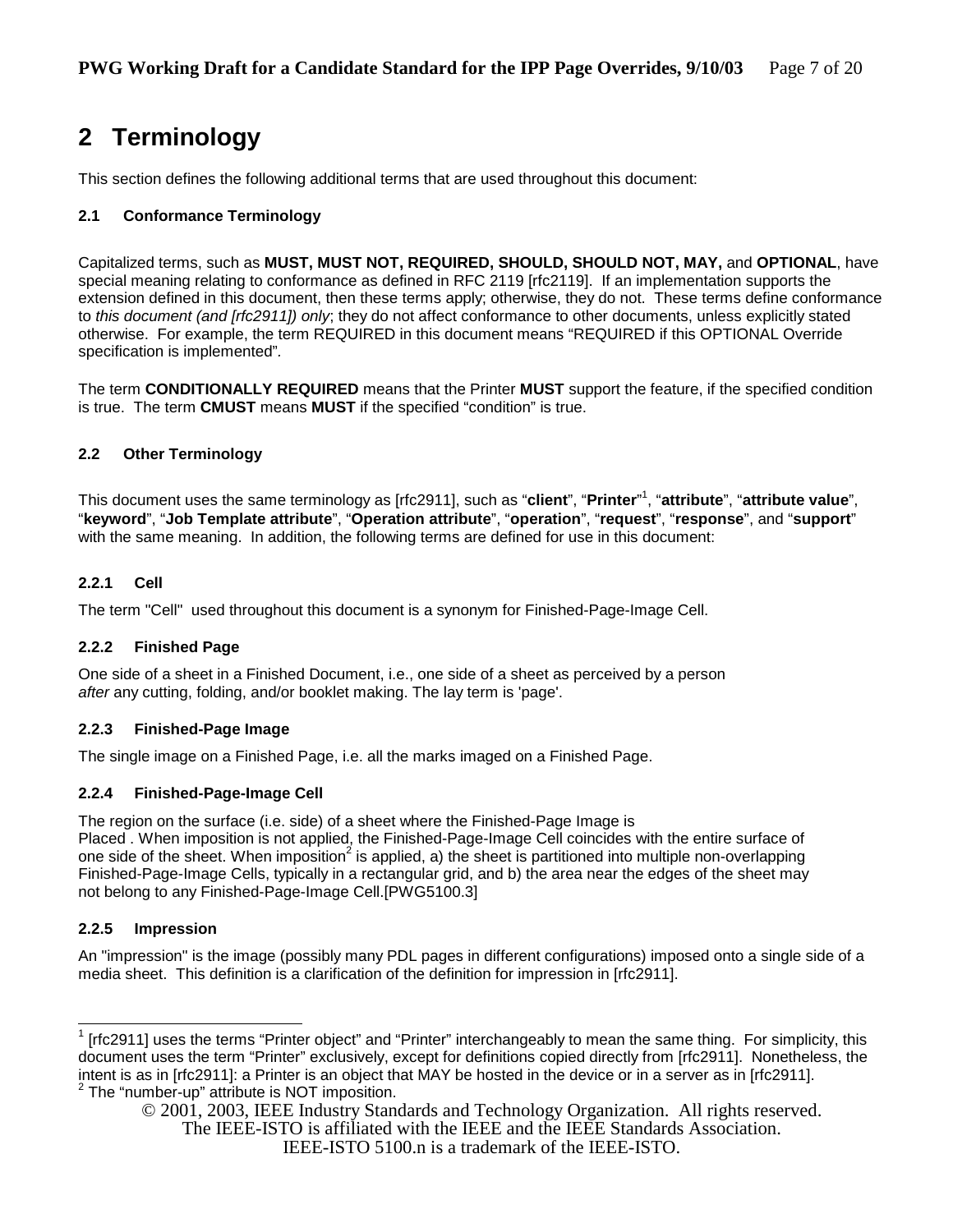# **2.2.6 Job Creation operation**

Operations that create Job objects, specifically: Print-Job, Print-URI, and Create-Job as defined in [rfc2911].

# **2.2.7 Overrides**

In IPP/1.1, each attribute value is the same for the entire Job. When an attribute is an "Overrides" attribute, it is different for identified pages. Pages can be identified within a Document or a specific copy of a Document.

# **2.2.8 Page**

The term "Page" used throughout this document is a synonym for PDL page.

# **2.2.9 PDL Page**

A "PDL Page" is a page according to the definition of pages in the language used to express the document data. Note: If the PDL contains multiple original source pages that have been placed on a single page by the client application, then the PDL page count is one. On the other hand, if the client requests that multiple PDL Pages are placed on a single side of media, by supplying "number-up" with a value greater than 1, then the PDL page count will be more than one. [rfc2911] uses the term "print stream page" for PDL Page.

# **2.2.10 Sheet**

A Sheet is the unit of media that a printer puts marks on. It is the most basic unit of output from a printer. A printer may mark on one side or on both sides of a sheet.

# **3 Overview**

In IPP 1.1, all attributes that a client includes with Job Creation operations affect the entire Job in a uniform way. That is, there is no way for one Document in a given Job to be stapled and another drilled. Also, there is no way for the first Sheet of each Document to be on a different media or to have a different value of "sides" from the other Sheets in the Document. In addition, there is no way for one document copy to be printed on paper and another on transparencies. An IPP/1.1 client can specify features, such as finishing, media and sides only at the job level.

The Override Extension defined in this document allows some pages to be affected by attribute values that are Overrides to those specified for the Job as a whole. For example, the first page of a Document has a different media from the rest.

# **3.1 Numbering of Components**

The Override Extension defines a system for numbering of components.

Each Page in a Document is numbered sequentially, starting at 1 for the first Page. If a Job has several Documents, the first Page of each Document has the number 1. The Page number is unaffected by the "multiple-document-handling" Job Template Attribute.<sup>3</sup>

\_\_\_\_\_\_\_\_\_\_\_\_\_\_\_\_\_\_\_\_\_\_\_\_\_\_\_\_\_\_\_\_\_\_<br><sup>3</sup> Rationale: The primary reason for ignoring "multi-document-handling" in numbering Pages for Overrides is simplicity. From a usability standpoint it is cleaner to present the Page number within a Document than to determine the current rule for numbering Pages across the Job and then keep the counts of the previous Document's Pages so the correct Page can be specified.

<sup>© 2001, 2003,</sup> IEEE Industry Standards and Technology Organization. All rights reserved.

The IEEE-ISTO is affiliated with the IEEE and the IEEE Standards Association.

IEEE-ISTO 5100.n is a trademark of the IEEE-ISTO.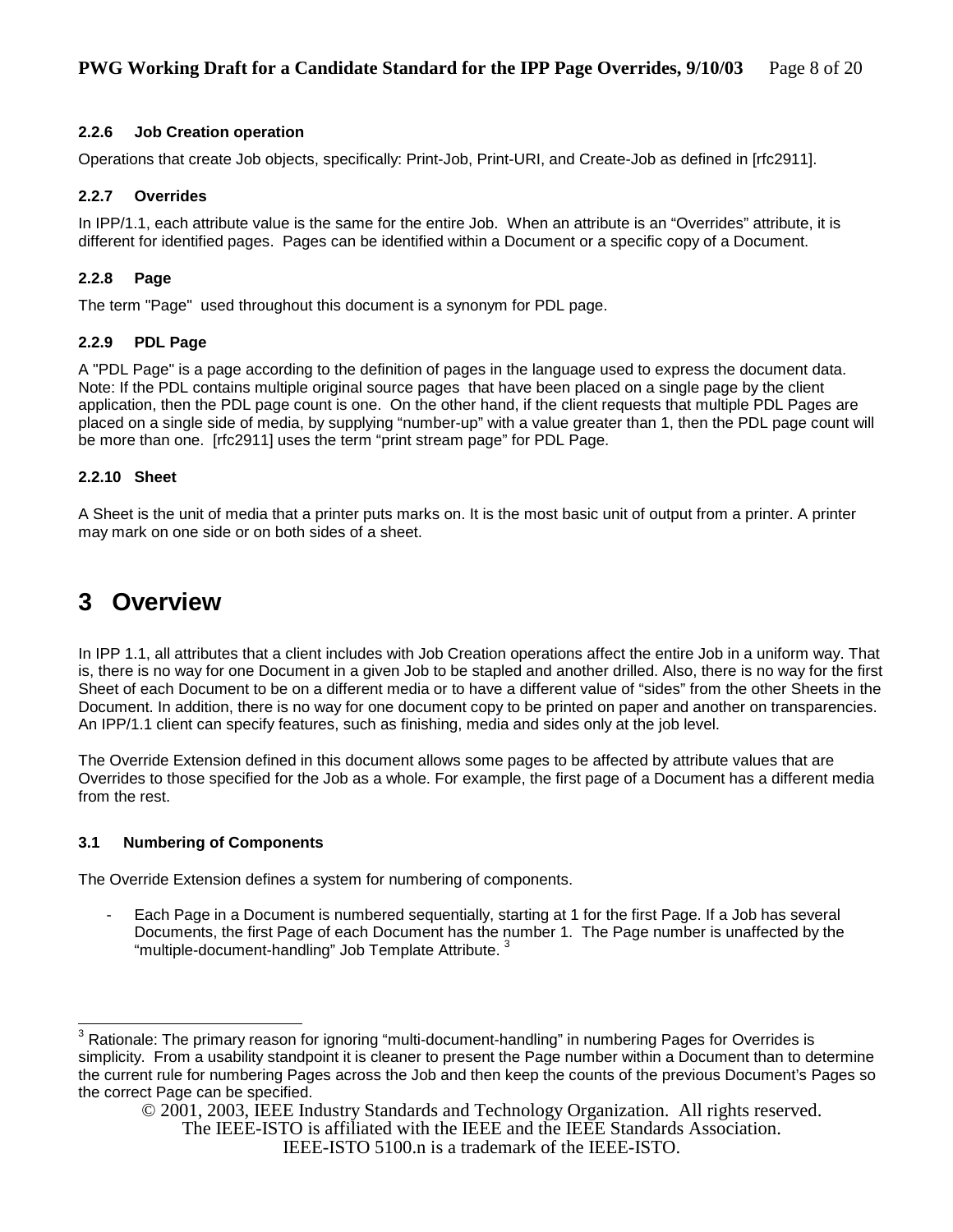- The Documents are numbered as if the value of "copies" were 1, i.e. if a Document produces multiple copies, each copy of the Document has the same document number.
- Each copy of a Document has a number. The first copy of each Document has the number 1, and each subsequent copy has a number that is one higher than the previous copy.
- Each Document has a number. The single Document that a client sends with Print-Job or Print-URI and the first Document that a client sends with Send-Document or Send-URI has the number 1. Each subsequent Document that a client sends has a number that is one higher than the previous.

# **4 New Job Template Attributes**

The Override Extension adds a new Job Template attribute: "overrides". The "overrides" attribute supercedes the "page-overrides" attribute from PWG5100.4

```
 +===================+======================+======================+ 
 | Job Template |Printer: Default Value| Printer: Supported | 
 Attribute | Attribute | Values Attribute
 +===================+======================+======================+ 
| overrides | none | overrides-
|<br>|(1setOf collection)|<br>|(1setOf collection)|
                             |(1setOf\_type2~keyword)| +===================+======================+======================+
```
#### **4.1 overrides (1setOf collection)**

This Job Template attribute contains Job Template attributes that are associated with Pages and that are treated as page Overrides. Such attributes are called "overrides" attributes. The remainder of this section describes features that an implementation MUST support or MAY support if an implementation supports this attribute.

If this attribute is present in a Job, there are Page Overrides. If it is present, the value consists of one or more 'collection' values, where each 'collection' value identifies one or more Pages and contains one or more Job Template attributes which act as Overrides to the corresponding Job Template attribute(s) for the specified Page(s) in the Job. Page Overrides are specified by including the "overrides" attribute in the Job Template attributes group in a Print-Job, Print-Uri, Validate-Job, Create-Job or Set-Job-Attributes operation.

The first member attribute of the "overrides" collection MUST be the "pages" attribute. This identifies the pages to which the Override applies. The identified pages need not be contiguous.

If the Override applies only to specific Documents, the next member attribute MUST be the "document-numbers" attribute, which specifies the Documents to which the Override applies. If this attribute is not supplied, the Override applies to all Documents in the Job.

If the Override applies only to specific copies of the Document, the next member attribute MUST be the "documentcopies" attribute, which specifies the copies of the Document to which the Override applies. If this attribute is not supplied, the Override applies to all copies of the Document.

The remaining member attributes in the 'collection' value MUST be one or more Job Template attributes that are Overrides for the specified pages.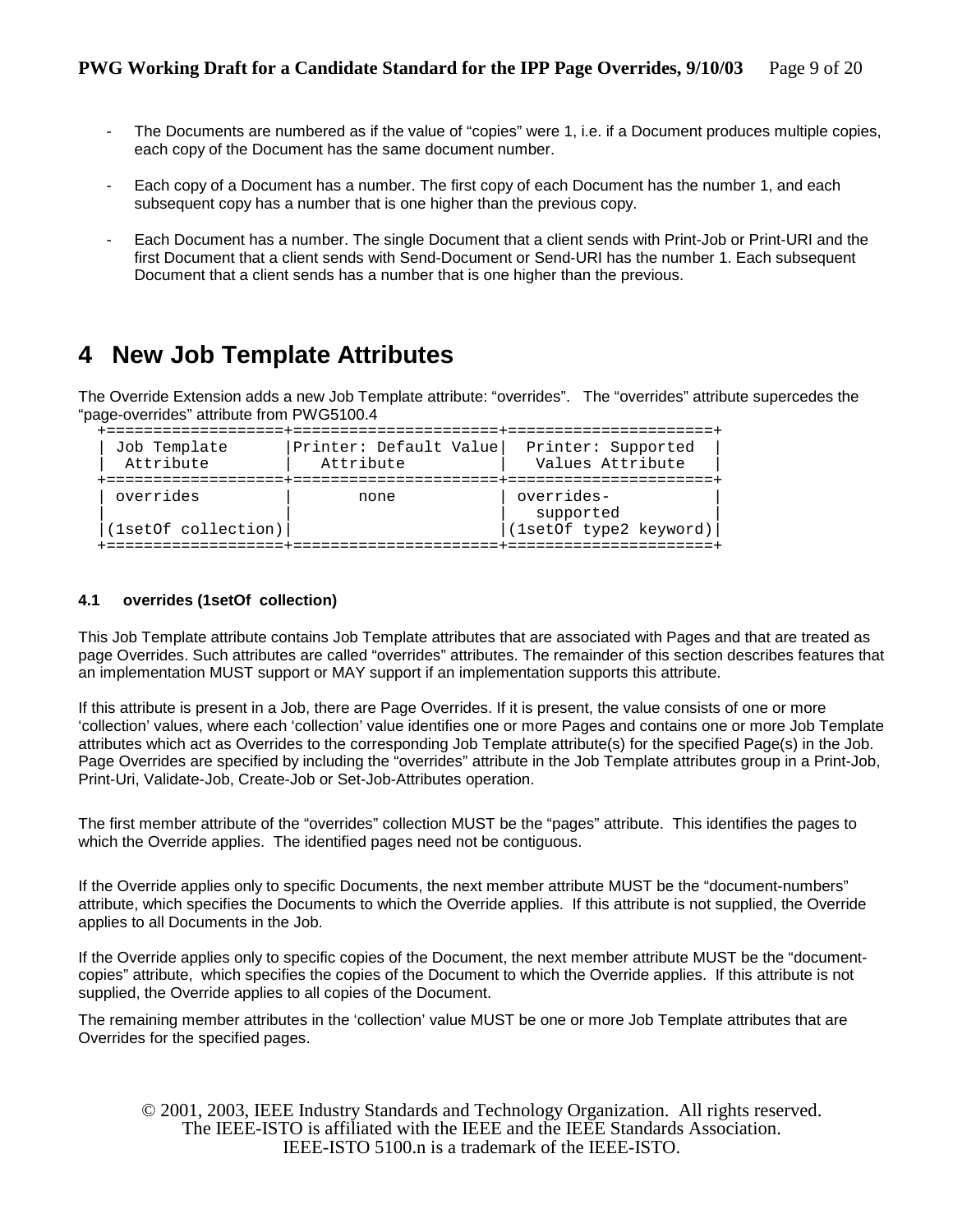# **PWG Working Draft for a Candidate Standard for the IPP Page Overrides, 9/10/03** Page 10 of 20

If the "pages", "document-copies", and "document-numbers", identify pages that either don't exist or are within nonexistent Document-Copies or Documents, the Printer MUST silently ignore them. The Printer MUST apply Overrides to the pages that do exist .

If a client supplies a member attribute in some position other than its required position (e.g. "pages" MUST be first), a Printer MUST reject the request with status-code 'client-error-bad-request'.

For each member attribute in the collection (i.e. "pages", "document-copies" and "document-numbers") the client MUST NOT specify values that contain overlapping ranges . Furthermore the ranges MUST be in ascending order. If there are multiple "overrides" in the collection the client MUST NOT specify "overrides" with overlapping documents (i.e. overlapping "document-numbers"). The "overrides" in the set MUST be in ascending order based on the "document-numbers" member attribute value. If a request is received by the Printer that does not meet these requirements, the Printer MUST reject the request with status-code 'client-error-bad-request'.

When a client receives this attribute in a Get-Jobs or Get-Job-Attributes response, the value MUST contain the same 'collection' values received in Job-Submission operations, except for those 'collection' values the Printer returned in the Unsupported Attributes group.

To allow the specification of the last page, copy or document, the MAX integer value (2147483647) is used. To allow the specification of the page, copy or document before the last, a special value of MAX-1(2147483646) is used. No other special values are defined.

## **Table 1 "overrides' member attributes**

| <b>Attribute name</b>      | <b>Syntax</b>              | In request | <b>Printer Support</b> |
|----------------------------|----------------------------|------------|------------------------|
| pages                      | 1setOf rangeOfInteger(MAX) | MUST       | MUST                   |
| document-numbers           | 1setOf rangeOfInteger(MAX) | MAY        | MUST                   |
| document-copies            | 1setOf rangeOfInteger(MAX) | MAY        | MAY                    |
| Any Job Template attribute |                            | MAY        | See section 4.1.4      |

The following sections describe each member attribute in the above table.

#### **4.1.1 pages (1setOf rangeOfInteger(1:MAX))**

This attribute identifies one or more pages by specifying one or more ranges of numbers (see section 3.1 for the rules on associating a number with each page). The "1setOf" allows noncontiguous pages. The Overrides apply to the identified pages within the Documents specified.

If the "page-ranges" attribute is associated with a Document, the pages identified by this attribute are the same as when "page-ranges" is not present. However, this attribute may identify pages that are deselected for printing by the "page-ranges" attribute. For example, if the value of "page-ranges" is "5:10" and this attribute identifies pages "3:6", this attribute identifies two pages (3 and 4) that are not printed and two that are (5 and 6).

If a Printer supports the "overrides" attribute, it MUST support this attribute. A client MUST supply this attribute in each 'collection' value of the "overrides" attribute and it MUST be the first attribute of each 'collection' value.

### **4.1.2 document-numbers (1setOf rangeOfInteger (1:MAX))**

This attribute identifies one or more Documents by specifying one or more ranges of numbers. The Overrides apply to the pages within the Documents specified.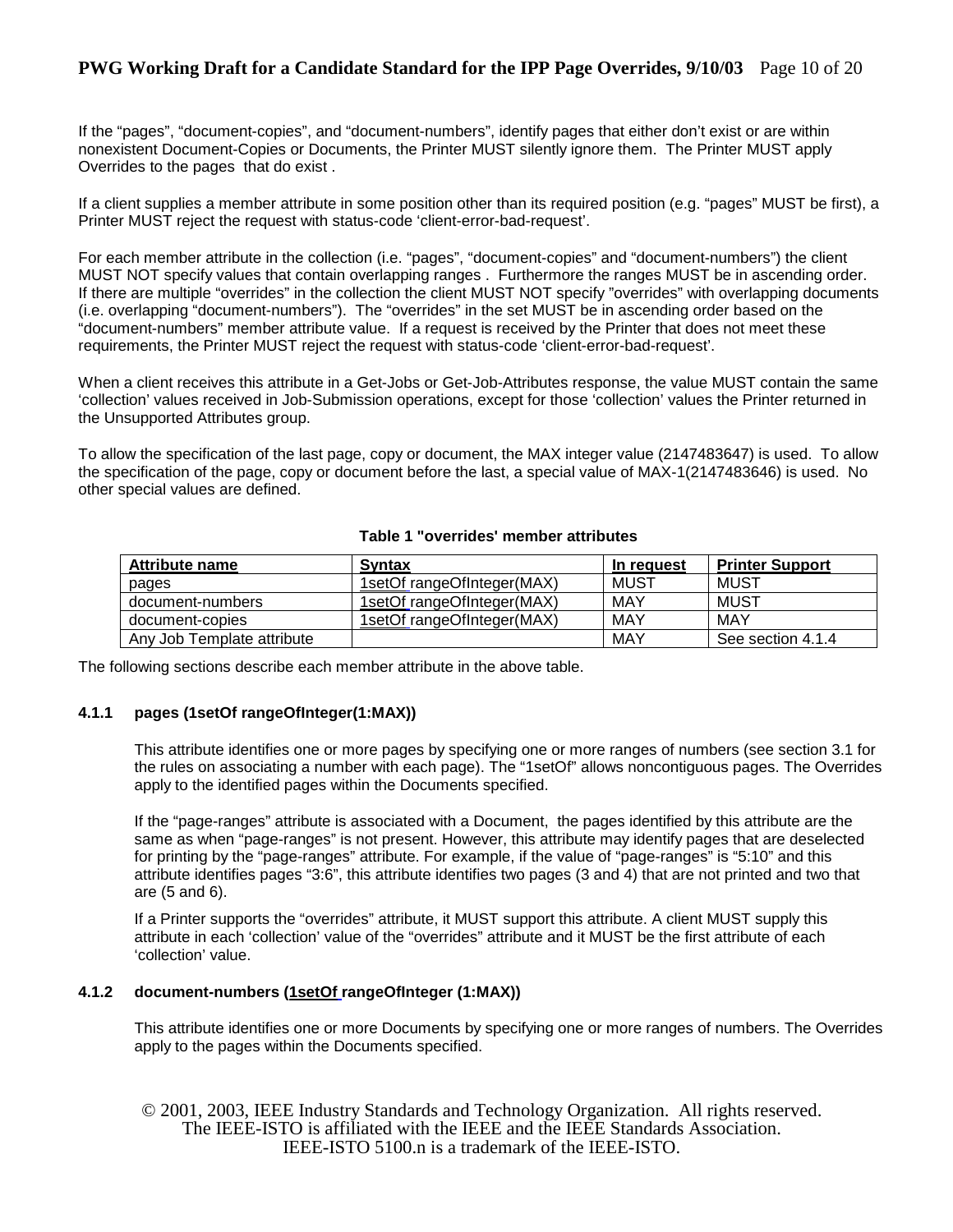# **PWG Working Draft for a Candidate Standard for the IPP Page Overrides, 9/10/03** Page 11 of 20

A Printer MUST support this attribute. A client MAY supply this attribute in each 'collection' value. If supplied, it MUST be the second attribute of each 'collection' value.

#### **4.1.3 document-copies (1setOf rangeOfInteger (1:MAX))**

This attribute identifies one or more Document-Copies by specifying one or more ranges of numbers. The Overrides apply to the pages within the identified Documents-Copies within the Documents specified. For example, 10 copies are duplex printed on letter paper with a staple, while one copy is simplex printed on transparencies without a staple.

If an attribute can affect a Document, it can affect particular Document-Copies. If an attribute can affect Sheets, it can affect Sheets of particular Document-Copies.

A Printer MAY support this attribute. A client MAY supply this attribute in each 'collection' value. It MUST be the third attribute of each 'collection' value if the client supplies "document-numbers'; otherwise it MUST be second.

### **4.1.4 Overriding Job Template attributes**

These attributes have the same meaning as in IPP/1.1. The Printer MUST support only Job Template attributes with a scope of Page, Cell, Impressions, or Sheet (see section 4.1.5). The Printer MUST list Job Template attributes that the Printer supports for Override in the Printer's "overrides-supported" attribute.

All overriding Job Template attributes follow the same rules as ordinary Job Template attributes not specified in an Override and interact with "ipp-attribute-fidelity" as specified in [rfc2911]. Therefore if "ipp-attributefidelity" is 'false', the Printer MUST accept the request (assuming no other problems are found with the request) and any overriding Job Template attributes not supported by the Printer MUST be returned in "unsupported-attributes". If "ipp-attribute-fidelity" is 'true', then the Printer MUST reject the request and the unsupported Job Template attributes MUST be returned in "unsupported-attributes".

The client MUST include at least one attribute to be overridden. A request with "overrides" that does not have any overriding Job Template attributes MUST be rejected with a 'client-error-bad-request' status code.

#### **4.1.5 Scope of Job Template Attribute in an Override**

Table 2 defines scopes for Job Template attributes as they apply to Overrides. The Scope is applicable only when the Job Template attribute is applied as part of an Override. A Scope is the smallest entity to which a Job Template attribute applies. The order of Scopes from largest to smallest is: a Job contains one or more Documents that are printed on one or more Sheets that have up to two Impressions containing one or more Cells<sup>4</sup> containing one or more Pages. For a Printer to support a Job Template attribute in an Override, it MUST support the Job Template at the specified Scope. Implementations MAY apply the Job Template attribute at a smaller scope (e.g. Page instead of Impression).

Job Template attributes with a scope of Job or Document SHOULD NOT be part of an Override. They are meaningless in a Override that is specified with a range of Pages in a Document.

Included in the definitions are the rules for handling a change in the Job Template attribute value on Override boundaries. An Override boundary occurs when two contiguous Pages are in separate Overrides or two contiguous Pages have one Page in an Override and the other is not. When an Override boundary is

<sup>&</sup>lt;u>ed the mode of the mode of the pame of the page, then a</u> Cell is equivalent to an Impression. (i.e. an Impression contains and if the page, then a Cell is equivalent to an Impression and the page, then a Cell is equivalen one Cell)

<sup>© 2001, 2003,</sup> IEEE Industry Standards and Technology Organization. All rights reserved. The IEEE-ISTO is affiliated with the IEEE and the IEEE Standards Association. IEEE-ISTO 5100.n is a trademark of the IEEE-ISTO.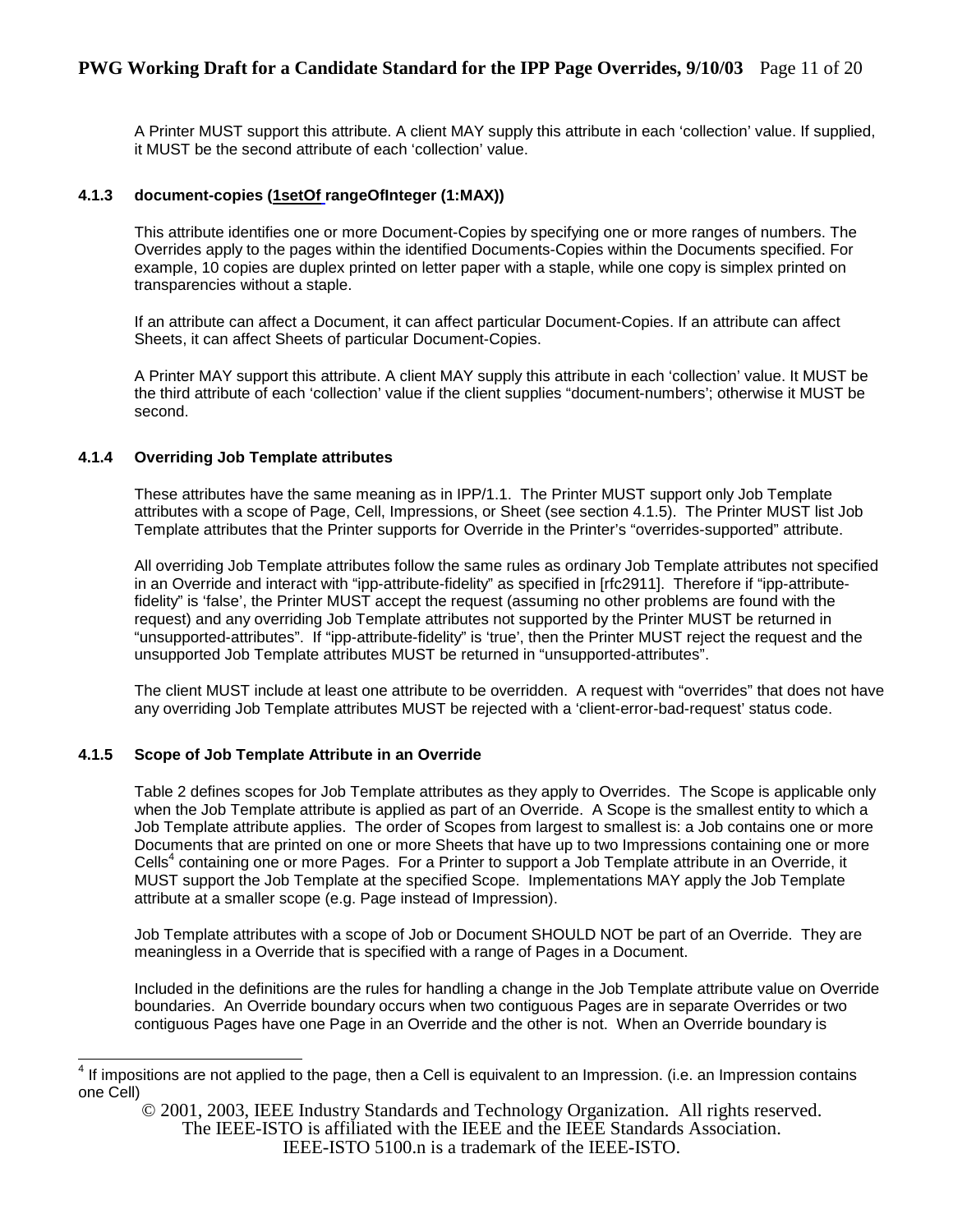# **PWG Working Draft for a Candidate Standard for the IPP Page Overrides, 9/10/03** Page 12 of 20

reached and the value of the Job Template attribute does not change, the Printer MUST place the next Page on the Impression or Sheet without the transition move dictated in Table 2. For example: A Document is being printed with "number-up" set to '4' and "sides" set to 'two-sided-long-edge' and an Override is set for page 4 with "number-up" of '1'. Pages 1 to 3 will be printed on the first impression (i.e. first side of sheet 1). The Job Template attribute value change at the transition only affects Impressions (i.e. "number-up" from '4' to '1') so the next Page is printed on a new Impression (i.e. second side of the first sheet). Since the Job Template attribute affecting Sheets did not change, the fourth Page is not printed on a new Sheet (i.e. first side of the second Sheet).

| Override scope | Definition                                                                                                                                                                                                                                                                                                                                                                                                                                                                                      |
|----------------|-------------------------------------------------------------------------------------------------------------------------------------------------------------------------------------------------------------------------------------------------------------------------------------------------------------------------------------------------------------------------------------------------------------------------------------------------------------------------------------------------|
| Job            | Job Template Attributes that operate on whole Jobs, such as "job-priority", "job-hold-until",<br>and "multiple-document-handling", are meaningless as page overrides. The Client SHOULD<br>NOT supply these attributes in "overrides".                                                                                                                                                                                                                                                          |
| Document       | Job Template Attributes that operate on whole Documents, such as "copies", are<br>meaningless as page overrides. These attributes SHOULD NOT be included in "overrides".                                                                                                                                                                                                                                                                                                                        |
| Sheet          | Job Template Attributes that operate on whole Sheets, such as "media" and "finishings", are<br>appropriate as Overrides. These attributes MAY be included in "overrides". When a Sheet<br>attribute changes value at an Override boundary, this forces the Printer to move on to the<br>first side of a new sheet.                                                                                                                                                                              |
| Impression     | Job Template Attributes that operate on whole Impressions, such as "imposition-template" or<br>"print-quality", are appropriate as Overrides. These attributes MAY be included in<br>"overrides". When an Impression attribute changes value at an Override boundary, this<br>forces the Printer to move on to the next Impression—that is, the next side.                                                                                                                                      |
| Cell           | Job Template Attributes that operate on whole Cell, such as "number-up" or "x-side1-image-<br>shift", are appropriate as Overrides. These attributes MAY be included in "overrides". When<br>an Cell attribute changes value at an Override boundary, this forces the Printer to move on to<br>the next Cell on the impression. If impositions are not in effect there is only one Cell per<br>impression. Therefore a change at an Override boundary would require moving to the next<br>side. |
| Page           | Job Template Attributes that operate on whole Pages, such as "orientation-requested", are<br>appropriate as Overrides. These attributes MAY be included in "overrides". Job Template<br>Attributes that operate on Pages do not affect the location of the page image in the Cell (or<br>Impression if impositions are not being applied).                                                                                                                                                      |

#### **Table 2 Scope definitions**

Table 3 below shows the Scope for the Job Template attributes. As indicated above, Job Template attributes with a Scope of Job or Document are not applicable to Overrides. The "Override Scope" column contains 'N/A' for these Job Template attributes. Table 2 above indicates the appropriate behavior for when the attribute values change on Override boundaries.

The Job Template attributes "print-quality" and "printer-resolution" have an Override Scope of Impression. To support these attributes in an "override" the Printers MUST implement them at least to the Override Scope of Impression. As with any "override" attribute the Printer MAY implement them with the reduced Override Scope of Page.

| Job Template attribute | Override<br>Scope | <b>Attribute Syntax</b> | Reference        |
|------------------------|-------------------|-------------------------|------------------|
| copies                 | N/A               | integer(1:MAX)          | [rfc2911] §4.2.5 |

# **Table 3 Job Template Attribute Override Scope**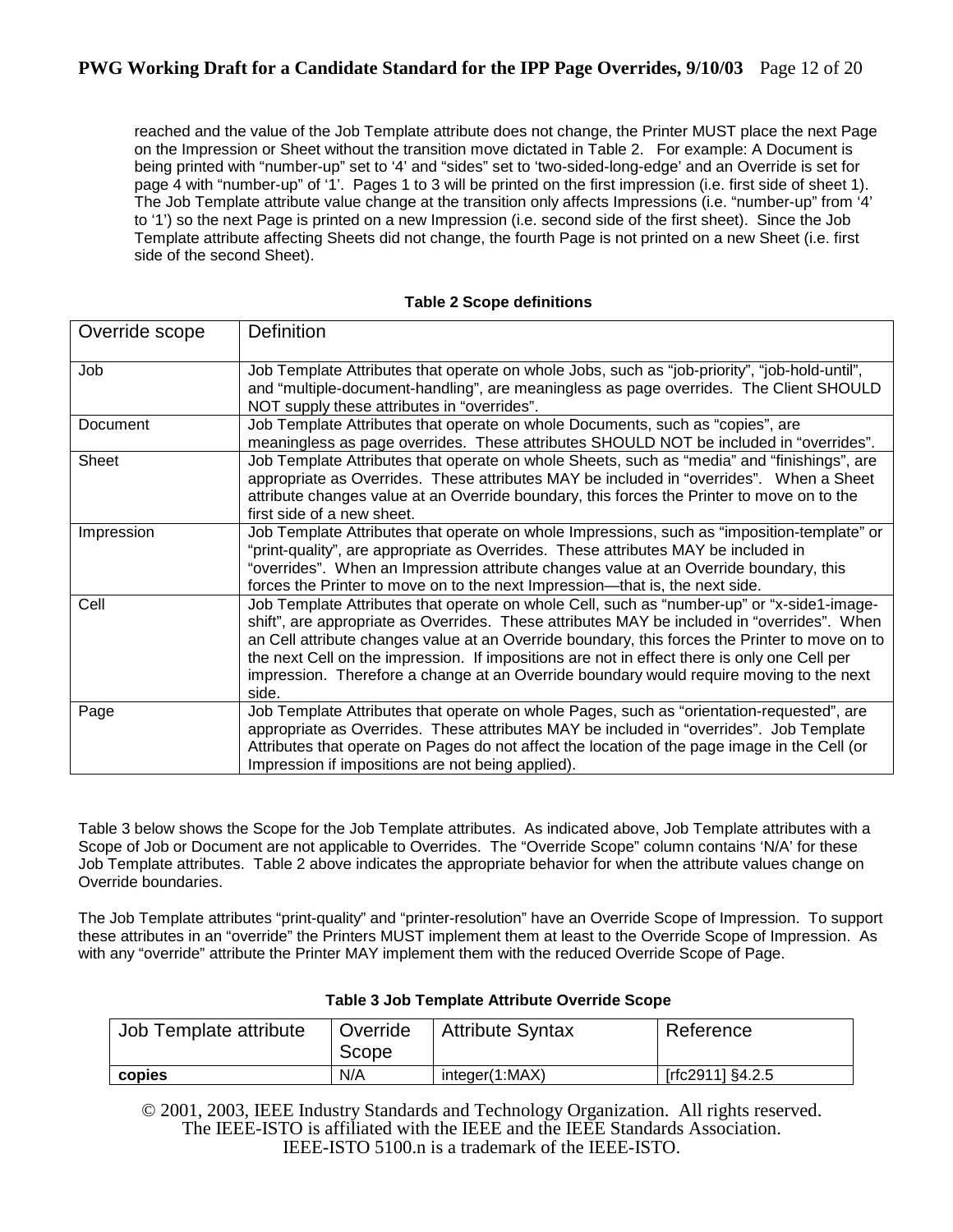| Job Template attribute   | Override     | <b>Attribute Syntax</b>   | Reference                        |
|--------------------------|--------------|---------------------------|----------------------------------|
|                          |              |                           |                                  |
|                          | Scope        |                           |                                  |
| cover-back               | N/A          | collection                | [pwg5100.3] §3.1                 |
| cover-front              | N/A          | collection                | [pwg5100.3] §3.1                 |
| finishings               | Sheet        | 1setOf type2 enum         | [rfc2911] §4.2.6                 |
| finishings-col           | Sheet        | collection                | [pwg5100.3] §3.2                 |
| force-front-side         | Sheet        | 1setOf integer(1:MAX)     | [pwg5100.3] §3.3                 |
| imposition-template      | Impression   | type2 keyword   name(MAX) | [pwg5100.3] §3.4                 |
| insert-sheet             | N/A          | 1setOf collection         | [pwg5100.3] §3.5                 |
| job-account-id           | N/A          | name(MAX)                 | [pwg5100.3] §3.6                 |
| job-accounting-sheets    | N/A          | collection                | [pwg5100.3] §3.8                 |
| job-accounting-user-id** | N/A          | name(MAX)                 | [pwg5100.3] §3.7                 |
| job-copies               | N/A          | integer(1:MAX)            | [jobx] §5.1.                     |
| job-cover-back           | N/A          | collection                | [jobx] §5.1.                     |
| ob-cover-front           | N/A          | collection                | $\overline{[i\text{obx}]}$ §5.1. |
| job-error-sheet          | N/A          | collection                | [pwg5100.3] $§3.9$               |
| job-finishings           | N/A          | 1setOf type2 enum         | $[jobx]$ §5.1.                   |
| job-finishings-col       | N/A          | collection                | [jobx] §5.1.                     |
| job-hold-until           | N/A          | type3 keyword   name(MAX) | [rfc2911] §4.2.2                 |
| job-message-to-operator  | N/A          | text(MAX)                 | [pwg5100.3] §3.10                |
| job-priority             | N/A          | integer(1:100)            | [rfc2911] §4.2.1                 |
| job-sheet-message        | N/A          | text(MAX)                 | [pwg5100.3] §3.12                |
| job-sheets               | N/A          | type3 keyword   name(MAX) | [rfc2911] §4.2.3                 |
| job-sheets-col           | N/A          | collection                | [pwg5100.3] §3.11                |
| media                    | Sheet        | type3 keyword   name(MAX) | [rfc2911] §4.2.11                |
| media-col                | Sheet        | collection                | [pwg5100.3] §3.13                |
| media-input-tray-check   | N/A          | type3 keyword   name(MAX) | [pwg5100.3] §3.14                |
| media-type               | <b>Sheet</b> | type3 keyword   name(MAX) | [upnp], [pwg5100.3]              |
|                          |              |                           | §3.13.2                          |
| multiple-document-       | N/A          | type2 keyword             | [rfc2911] $\sqrt{34.2.4}$        |
| handling                 |              |                           |                                  |
| number-up                | Cell         | integer(1:MAX)            | [rfc2911] §4.2.9                 |
| orientation-requested    | Page         | type2 enum                | [rfc2911] §4.2.10                |
| output-bin               | N/A          | type2 keyword   name(MAX) | [pwg5100.2] §2.1                 |
| output-device            | Sheet        | name(MAX)                 | [jobx] §5.1.                     |
| page-delivery            | N/A          | type2 keyword             | [pwg5100.3] §3.15                |
| page-order-received      | N/A          | type2 keyword             | [pwg5100.3] §3.16                |
| page-ranges              | N/A          | 1setOf                    | [rfc2911] §4.2.7                 |
|                          |              | rangeOfInteger(1:MAX)     |                                  |
| presentation-direction-  | Cell         | type2 keyword             | [pwg5100.3] §3.17                |
| number-up                |              |                           |                                  |
| print-quality            | Impression   | type2 enum                | [rfc2911] §4.2.13                |
| printer-resolution       | Impression   | resolution                | [rfc2911] §4.2.12                |
| separator-sheets         | N/A          | collection                | [pwg5100.3] §3.18                |
| sheet-collate            | N/A          | type2 keyword             | [rfc3381] §3.1                   |
| sides                    | Sheet        | type2 keyword             | [rfc2911] §4.2.8                 |
| x-image-position         | Cell         | type2 keyword             | [pwg5100.3] §3.19.2              |
| x-image-shift            | Cell         | integer(MIN:MAX)          | [pwg5100.3] §3.19.3              |
| x-side1-image-shift      | Cell         | integer(MIN:MAX)          | [pwg5100.3] §3.19.4              |
| x-side2-image-shift      | Cell         | integer(MIN:MAX)          | [pwg5100.3] §3.19.5              |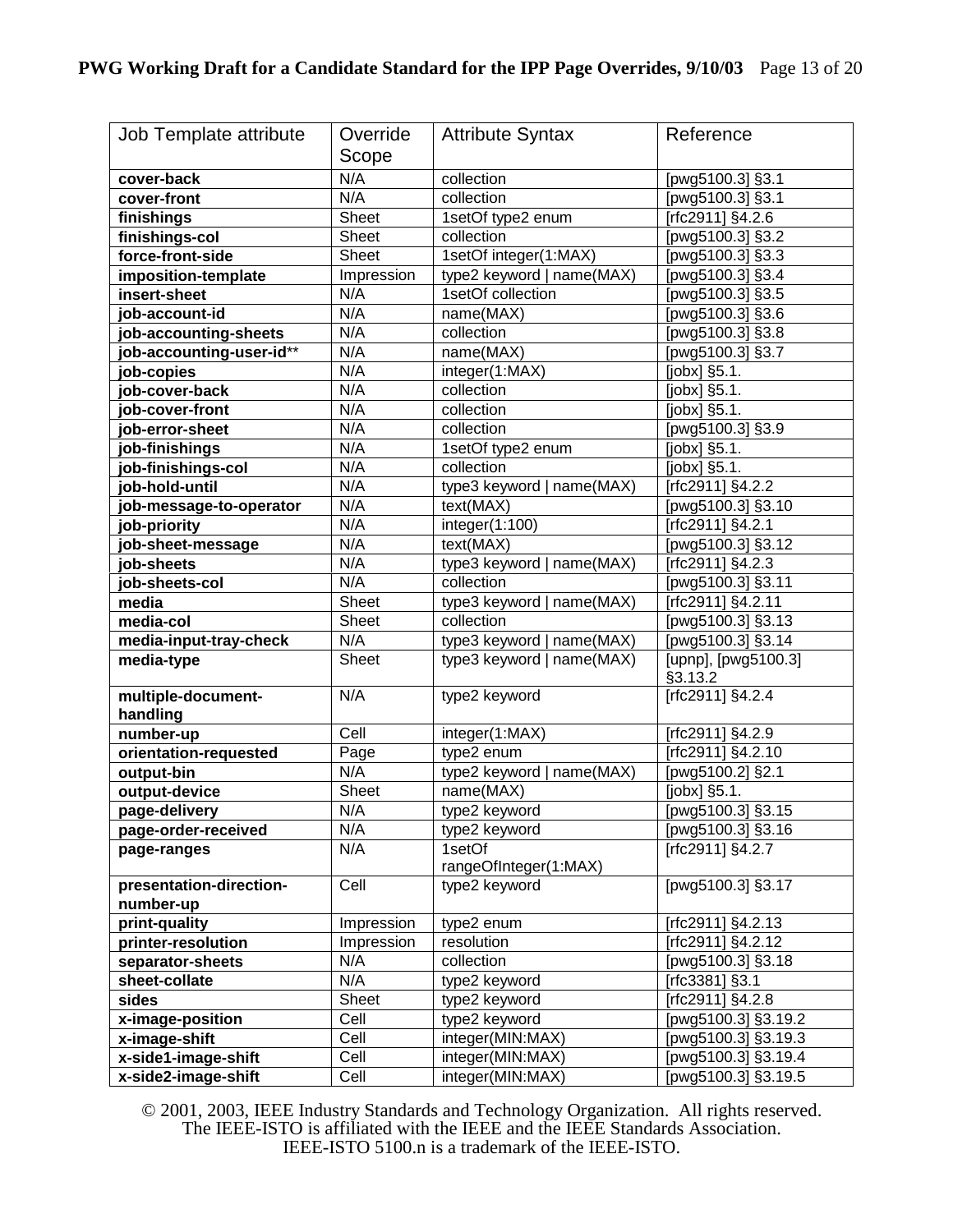| Job Template attribute | Override<br>Scope | <b>Attribute Syntax</b> | Reference           |
|------------------------|-------------------|-------------------------|---------------------|
| y-image-position       | Cell              | type2 keyword           | [pwg5100.3] §3.19.6 |
| y-image-shift          | Cell              | integer(MIN:MAX)        | [pwg5100.3] §3.19.7 |
| y-side1-image-shift    | Cell              | integer(MIN:MAX)        | [pwg5100.3] §3.19.8 |
| y-side2-image-shift    | Cell              | integer(MIN:MAX)        | [pwg5100.3] §3.19.9 |

### **4.1.6 Rationale for not having a "overrides-default" attribute**

There is no "overrides-default" attribute because it adds complicated rules for a Printer to implement. The problems are best illustrated with examples.

If there were an "overrides-default" and it contained a "sides" and "media" Override for the first page, and if a client submitted a Job with no "sides" attribute and with "media" as a Job Template attribute with no Overrides, a possible meaning is that the Printer uses the client's requested media for the entire Job and the sides specified by the "sides-default" and the "sides" value in "overrides-default". So in this example, the Printer ignores the "overrides-default" attribute for "media", but uses it for "sides" because the Printer uses it for an attribute "xxx" only when it uses "xxx-default".

### **4.1.7 overrides-supported (1setOf type2 keyword)**

This attribute specifies the supported values of the "overrides" attribute. A client can use this attribute to determine what Override attributes the Printer supports.

This attribute contains the name of each attribute that the Printer supports in a 'collection' value of the "overrides" attribute. The Printer MUST support this attribute. This attribute MUST contain the keywords "pages" and "document-numbers" because a Printer MUST support these attributes. This attribute MUST contain the keyword "document-copies" if the Printer supports overriding of individual copies of a Document. This attribute MUST also contain the name of each attribute that can be an Override. For example, this attribute contains the keyword "sides" if and only if the Printer supports "sides" in a 'collection' value of the "overrides" attribute.

There are no corresponding "document-numbers-supported", "document-copies-supported", and "pagessupported" Printer attributes. However, the supported values for all of the other member attributes are indicated by the corresponding "xxx-supported" Printer attributes which are the same values as for the corresponding "xxx" operation or Job Template attribute. For example, if "sides" is supported as a member attribute of the "override" collection, then the "sides-supported" Printer attribute indicates the values that are supported both at the job level and as an Override.

# **5 New Job Description Attributes**

The Override Extension adds a new Job Description attribute.

# **5.1 overrides-actual (1setOf collection)**

This OPTIONAL Job Description attribute specifies the "overridess" attributes that the Printer actually used in producing the job. The Printer MAY support this attribute even if it does not support the "overrides " Job Template attribute.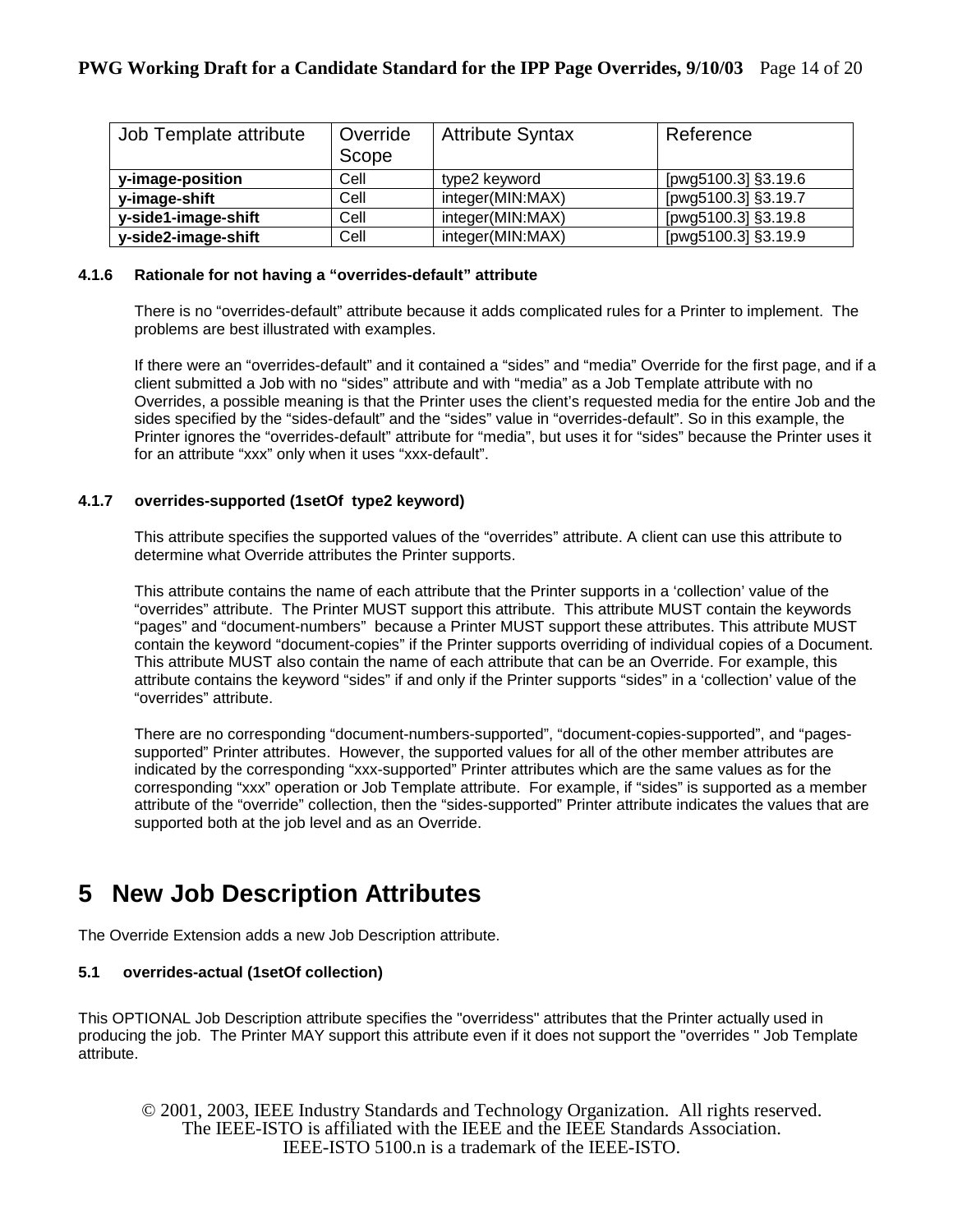# **6 Examples**

This section contains example Overrides. Brackets are used to delimit the beginning and end of each Collection value.

#### **6.1 First Page of Single Document is Letterhead**

In the first example, the Printer produces 1 copy of a single Document. It is printed on letter-paper using Print-Job. The first Page of the Document is letterhead paper.

#### **6.1.1 Request**

There is one implied Document A.

```
Print-Job 
    job template attributes group 
        media: letter 
        overrides: { 
             pages: 1:1 
             media: letterhead }
    end-of-attributes 
     Document A
```
#### **6.2 First Page of Several Documents is Blue**

In the second example, the Printer produces 3 copies of each Document. Each is stapled and printed on letterpaper, two-sided using Create-Job. The first Page of each Document is blue-letter paper and one-sided.

#### **6.2.1 Request**

There are two Documents A and B.

```
Create-Job 
     operations attributes group 
        document-format: application/PostScript 
    job template attributes group 
        multiple-document-handling: separate-documents-collated-copies
        sides: two-sided-long-edge 
        media: letter 
        copies: 3 
        finishings: stapling 
        overrides: { 
            pages: 1:1 
            document-numbers: 1: 2147483647 
            sides: one-sided 
            media: blue-letter }
    end-of-attributes
```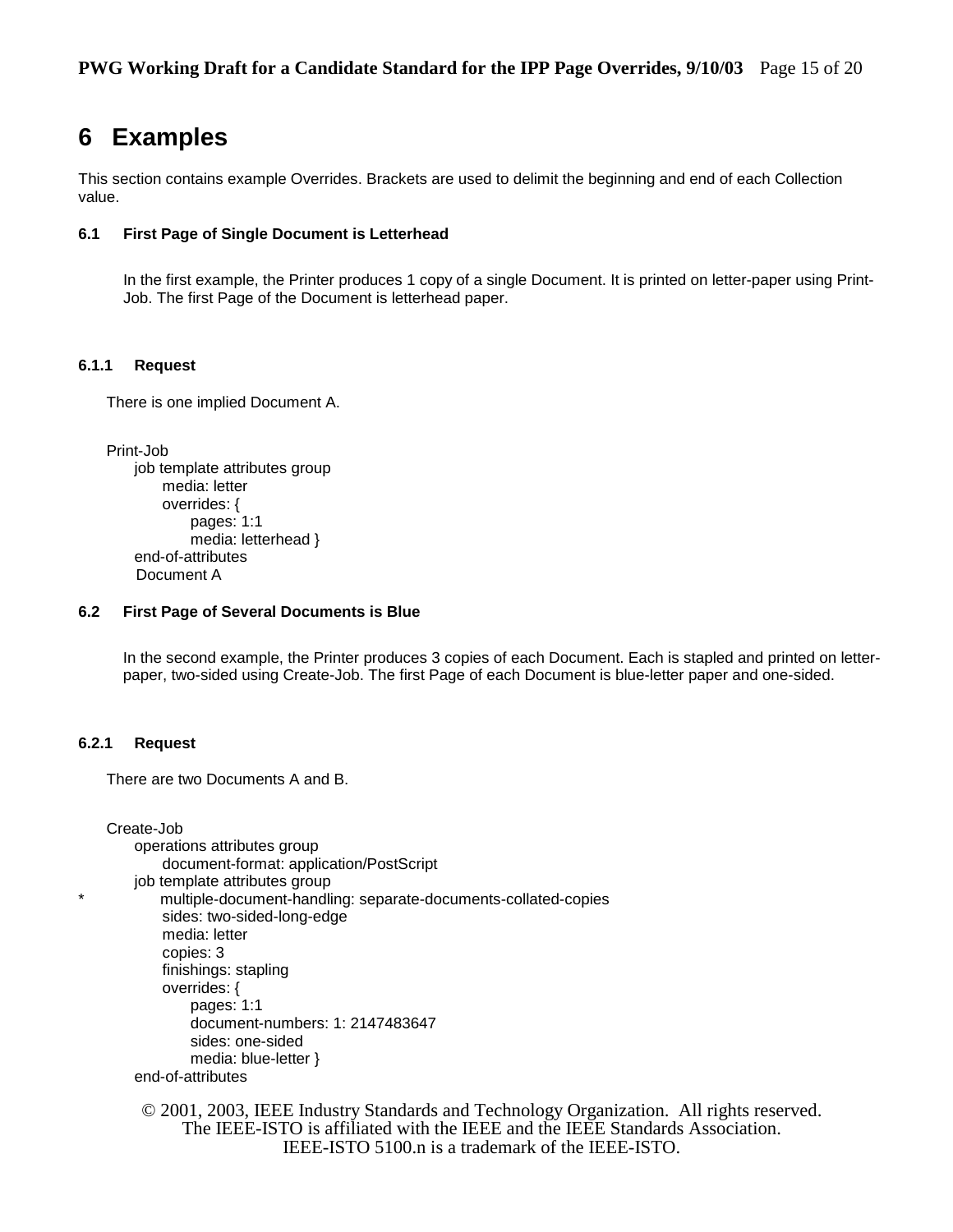Send-Document end-of-attributes Document A Send-Document end-of-attributes Document B

# **7 Conformance Requirements**

This specification describes the conformance requirements for Printers and clients overriding attributes withina Job. This section does not change any of the preceeding normative definitions. If there is any conflict , the previous definitions apply.

# **7.1 Printer conformance requirements**

In order to conform to this specification, a Printer:

- 1. MUST meet the conformance requirements for Printers specified in [rfc2911].
- 2. MUST support the component numbering semantics specified in section 3.1 for the components that the Printer supports.
- 3. MUST support the Override Scope of Job Template attributes that section 4.1.5 or the definition of any other Job Template attributes REQUIRES a Printer to support.
- 4. MUST support the "overrides" Job Template attribute in the Print-Job and Send-Document operations and, if supported, the Print-URI and Send-URI operations, that section 4 REQUIRES a Printer to support.
- 5. A conforming Printer MUST handle unsupported attributes correctly. If a Printer receives an "overrides" attribute that contains one or more unsupported members, it MUST return in the Unsupported Attributes group of the response the "overrides" attribute with the unsupported member attributes. The "ippattribute-fidelity" attribute determines whether the Printer
	- a. rejects the Job or
	- b. accepts the Job and ignores the unsupported member attributes.
- 6. A Printer MUST support the "pages" and "document-numbers" member attributes.
- 7. A Printer MAY support the "document-copies" attribute as a member attribute of "overrides". If a Printer does not support the "document-copies" member attribute and receives it in "overrides", it treats the "document-copies" attribute as described in the item 5 above. If the Printer accepts the Job, it behaves as if the Overrides applied to all copies of the specified documents or pages, i.e. the way the Printer would behave if it supported "document-copies" and the client didn't supply it.

# **7.2 Client conformance requirements**

In order to conform to this specification, a client:

- 1. MUST meet the conformance requirements for clients specified in [rfc2911].
- 2. MUST support the component numbering semantics specified in section 3.1 for the components that the Printer supports.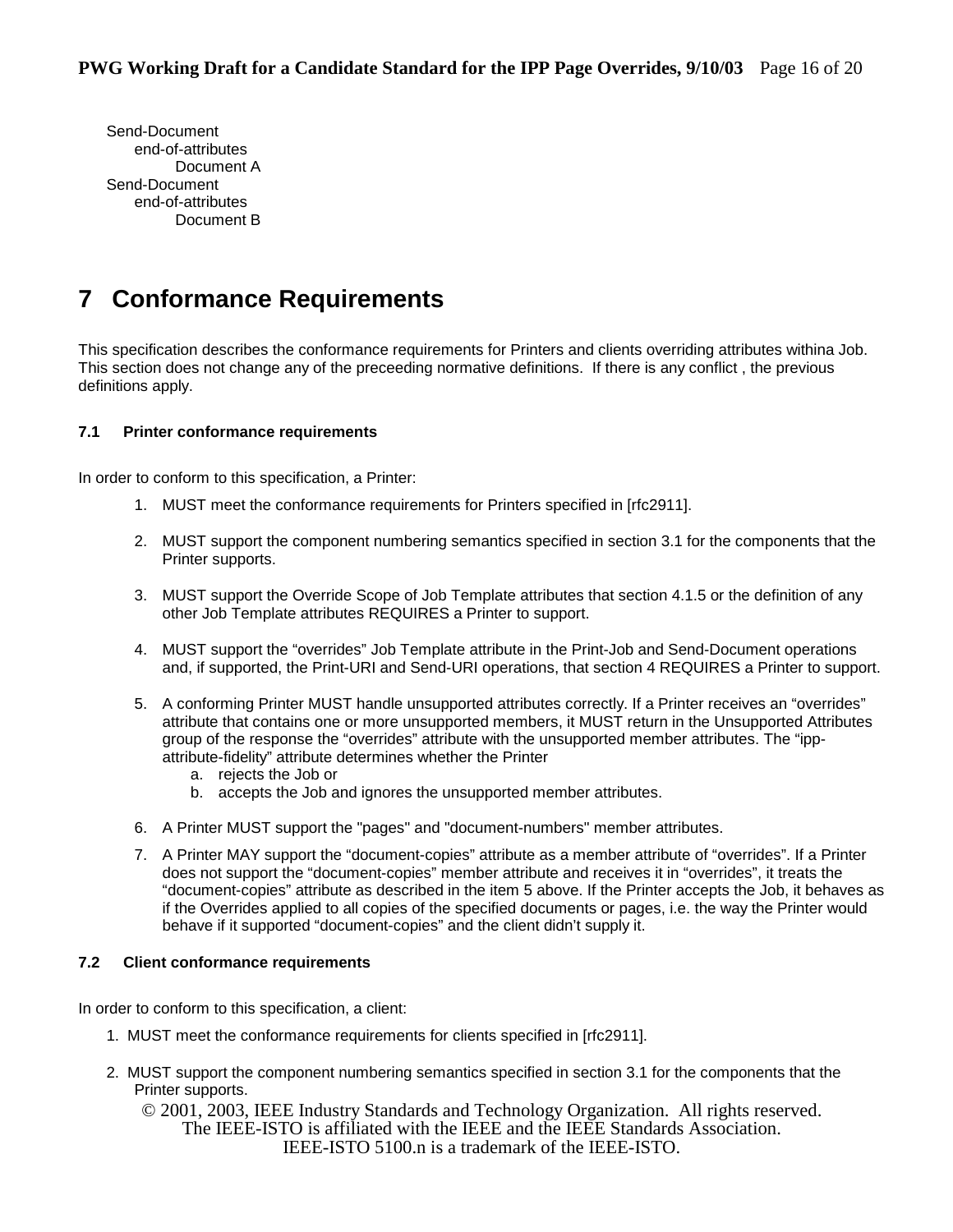- 3. MUST supply the "override" Job Template attribute that meets the syntactic conformance requirements specified in section 4.1 for what an "override" Job Template MUST include.
- 4. MUST support the Override Scope of Job Template attributes that section 4.1.5 or the definition of any other Job Template attributes REQUIRES a Printer to support.
- 5. MAY support the "overrides" Job Template attributes in the Print-Job and Send-Document operations and, if supported, the Print-URI and Send-URI operations, that section 4 REQUIRES a Printer to support.

# **8 IANA Considerations**

This section contains the exact information for IANA to add to the IPP Registries according to the procedures defined in RFC 2911 [RFC2911] section 6.

# **8.1 Attribute Registration**

The attributes defined in this document will be published by IANA according to the procedures in RFC 2911 [RFC2911] section 6.2 with the following path:

ftp.isi.edu/iana/assignments/ipp/attributes/

The registry entry will contain the following information:

```
Reference IEEE-ISTO 5100.n: 
ftp://ftp.pwg.org/pub/pwg/standards/pwg5100.n.pdf
```

| Job Template attributes:                 | Section:        |
|------------------------------------------|-----------------|
| overrides                                | 4.1             |
| pages                                    | 4.1.1           |
| document-numbers                         | 4.1.2           |
| document-copies                          | 4.1.3           |
| overrides-supported                      | 4.1.7           |
| Job Description attributes:<br>overrides | Section:<br>5.1 |

# **9 Internationalization Considerations**

The IPP extensions defined in this document require the same internationalization considerations as any of the Job Template attributes defined in IPP/1.1 [RFC2911].

# **10 Security Considerations**

The IPP extensions defined in this document require the same security considerations as any of the Job Template attributes defined in IPP/1.1 [RFC2911].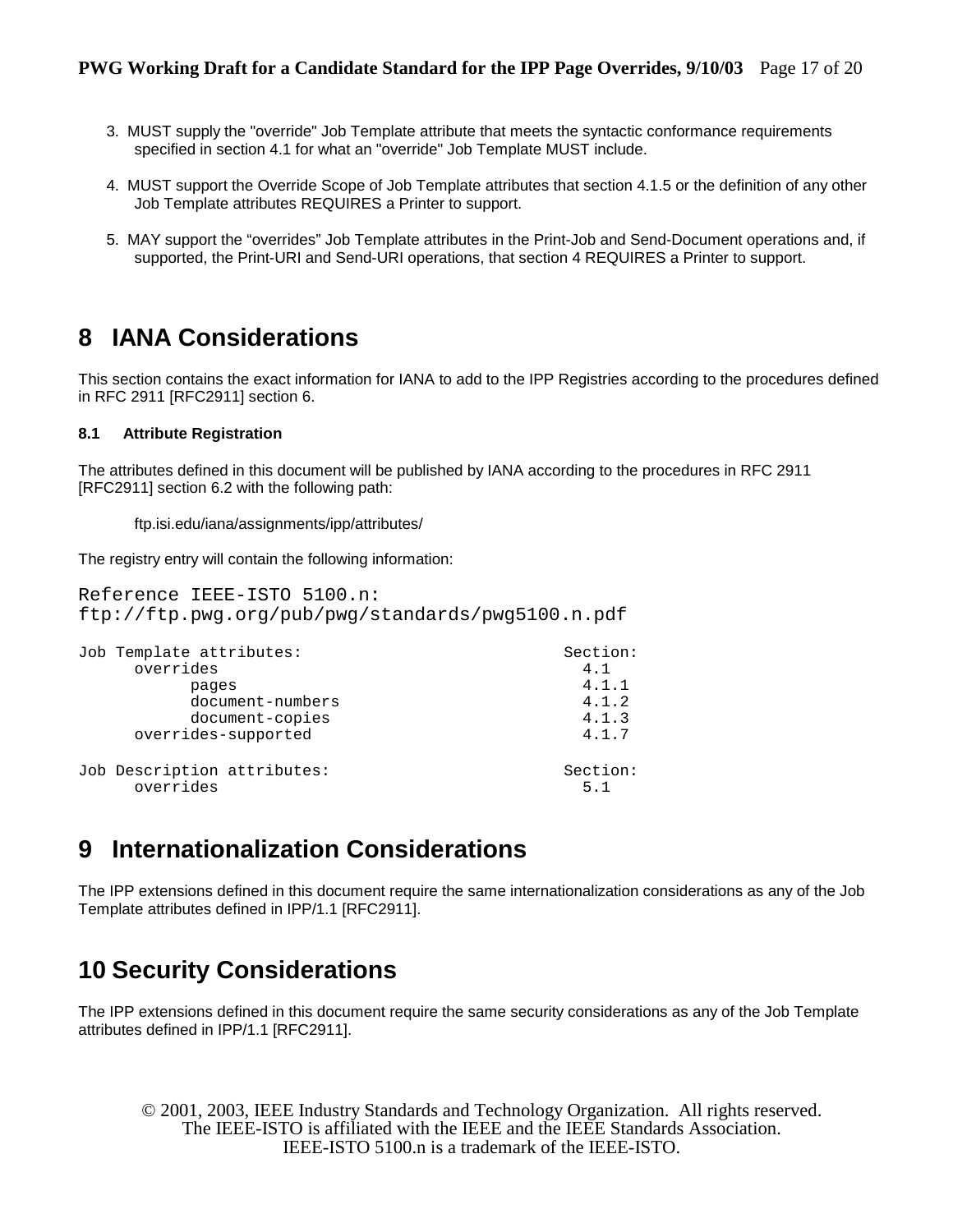# **11 References**

#### [RFC2026]

Bradner, S., "The Internet Standards Process -- Revision 3", RFC 2026, October 1996.

#### [RFC2565]

 Herriot, R., Butler, S., Moore, P. and R. Turner, "Internet Printing Protocol/1.0: Encoding and Transport", RFC 2565, April 1999.

#### [RFC2566]

 deBry, R., Hastings, T., Herriot, R., Isaacson, S. and P. Powell, "Internet Printing Protocol/1.0: Model and Semantics", RFC 2566, April 1999.

#### [RFC2910]

 Herriot, R., Butler, S., Moore, P., Turner, R. and J. Wenn, "Internet Printing Protocol/1.1: Encoding and Transport", RFC 2910, September 2000.

#### [RFC2911]

 Hastings, T., Herriot, R., deBry, R., Isaacson, S. and P. Powell, "Internet Printing Protocol/1.1: Model and Semantics", RFC 2911, September 2000.

#### [RFC3380]

 Hastings, T., Herriot, R., Kugler, C., and H. Lewis, "Internet Printing Protocol (IPP): Job and Printer Set Operations", RFC 3380, September 2002.

#### [PWG5100.3]

 Hastings, T., Ocke, K., "Internet Printing Protocol (IPP): Production Printing Attributes – Set1", IEEE-ISTO 5100.3-2001, February 12, 2001, ftp://ftp.pwg.org/pub/pwg/standards/pwg5100.3.pdf.

#### [PWG5100.4]

 Herriot, R., Ocke, K., "Internet Printing Protocol (IPP): Override Attributes for Documents and Pages", IEEE-ISTO 5100.4-2001, February 7, 2001, ftp://ftp.pwg.org/pub/pwg/standards/pwg5100.4.pdf.

# **12 Author's Addresses**

Peter Zehler Xerox Corporation MS: 0128-30E 800 Phillips Road Webster, NY 14580-9701

Phone: 585 265-8755 Fax: 585 422-7961 e-mail: PZehler@crt.xerox.com

Robert Herriot Xerox Corp. 3400 Hill View Ave, Building 1 Palo Alto, CA 94304

Phone: 650-813-7696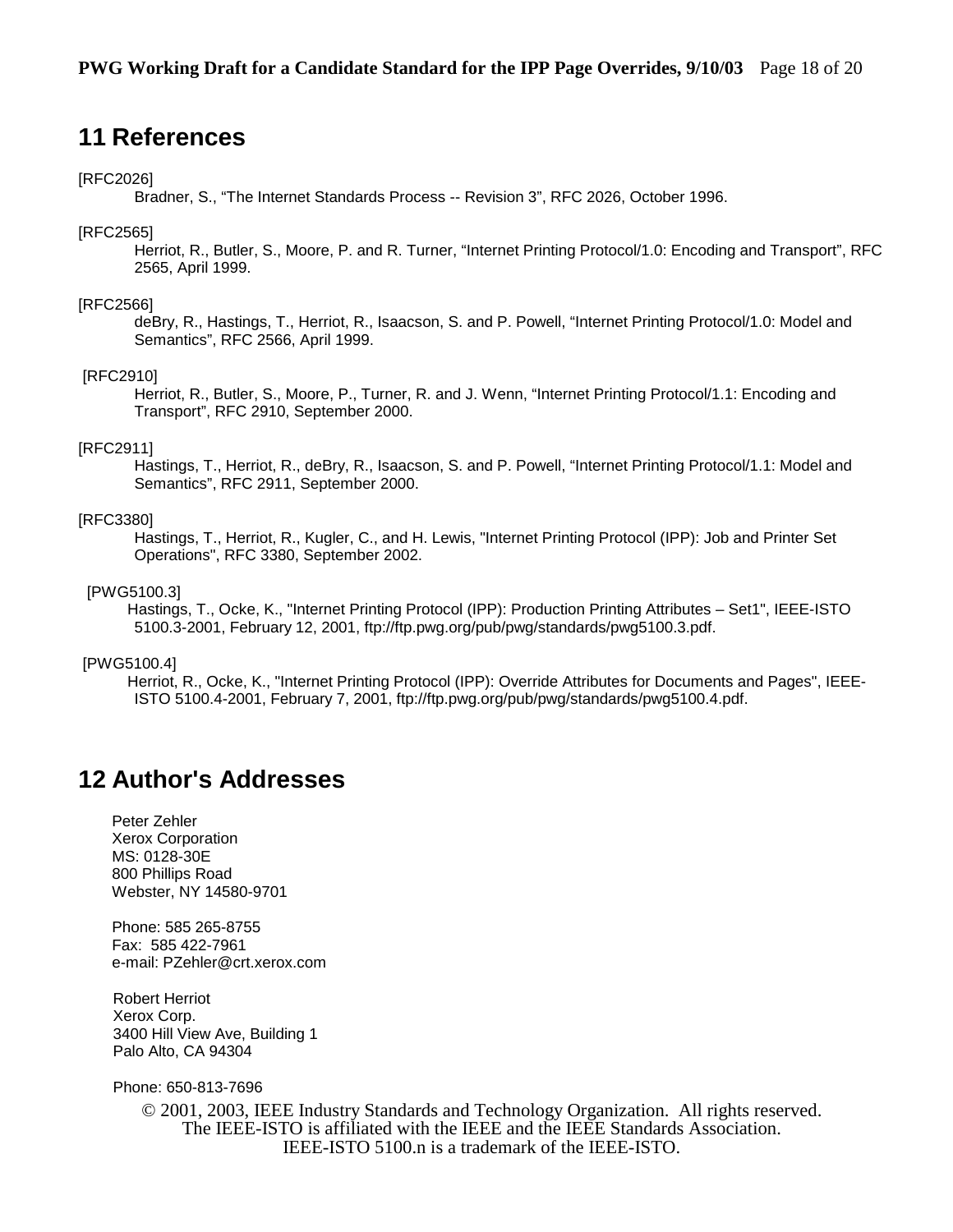Fax: 650-813-6860 e-mail: robert.herriot@pahv.xerox.com

Kirk Ocke Xerox Corporation 800 Phillips Road Webster, NY 14580

Phone: 716-422-4832 e-mail: Kirk.Ocke@usa.xerox.com

IPP Web Page: http://www.pwg.org/ipp/ IPP Mailing List: ipp@pwg.org

To subscribe to the ipp mailing list, send the following email:

- 1) send it to majordomo@pwg.org
- 2) leave the subject line blank
- 3) put the following two lines in the message body: subscribe ipp

end

Implementers of this specification document are encouraged to join IPP Mailing List in order to participate in any discussions of clarification issues and review of registration proposals for additional attributes and values.

Other Participants:

Ron Bergman - Hitachi Koki Imaging Systems Dan Calle - Digital Paper Dennis Carney – IBM<br>
Lee Farrell - Canon Information Systems<br>
Satoshi Fujitani - Ricoh Lee Farrell - Canon Information Systems Satoshi Fujitani - Rico<br>Roelof Hamberg – Océ Tom Hastings - Xerox Roelof Hamberg – Océ<br>Bob Herriot – Xerox Bob Herriot – Xerox David Kellerman - Northlake Software<br>Carl Kugler – IBM Harry Lewis - IBM Carl Kugler – IBM Harry Lewis - IBM Ira McDonald - High North Inc. Hugo Parra, Novell Stuart Rowley - Kyocera<br>
Gail Songer – Netreon Stuart Rowley - Software 2 Gail Songer – Netreon<br>
Jerry Thrasher – Lexmark<br>
Shinichi Tsuruyama - Epson Atsushi Uchino – Epson William Wagner - NetSilicon/DPI Mark Vander Wiele - IBM<br>
Don Wright – Lexmark Michael Wu - Heidelberg I Peter Zehler – Xerox

Satoshi Matsushita - Brother<br>Paul Moore - Netreon Shinichi Tsuruyama - Epson<br>Shigeru Ueda - Canon Michael Wu - Heidelberg Digital

# **13 Change Log (informative)**

The following summaries of the changes in reverse chronological order:

Version September 10, 2003:

- 1. Prepared specification for Last Call
- 2. Removed all highlighting
- 3. Incorporated comments from work group.